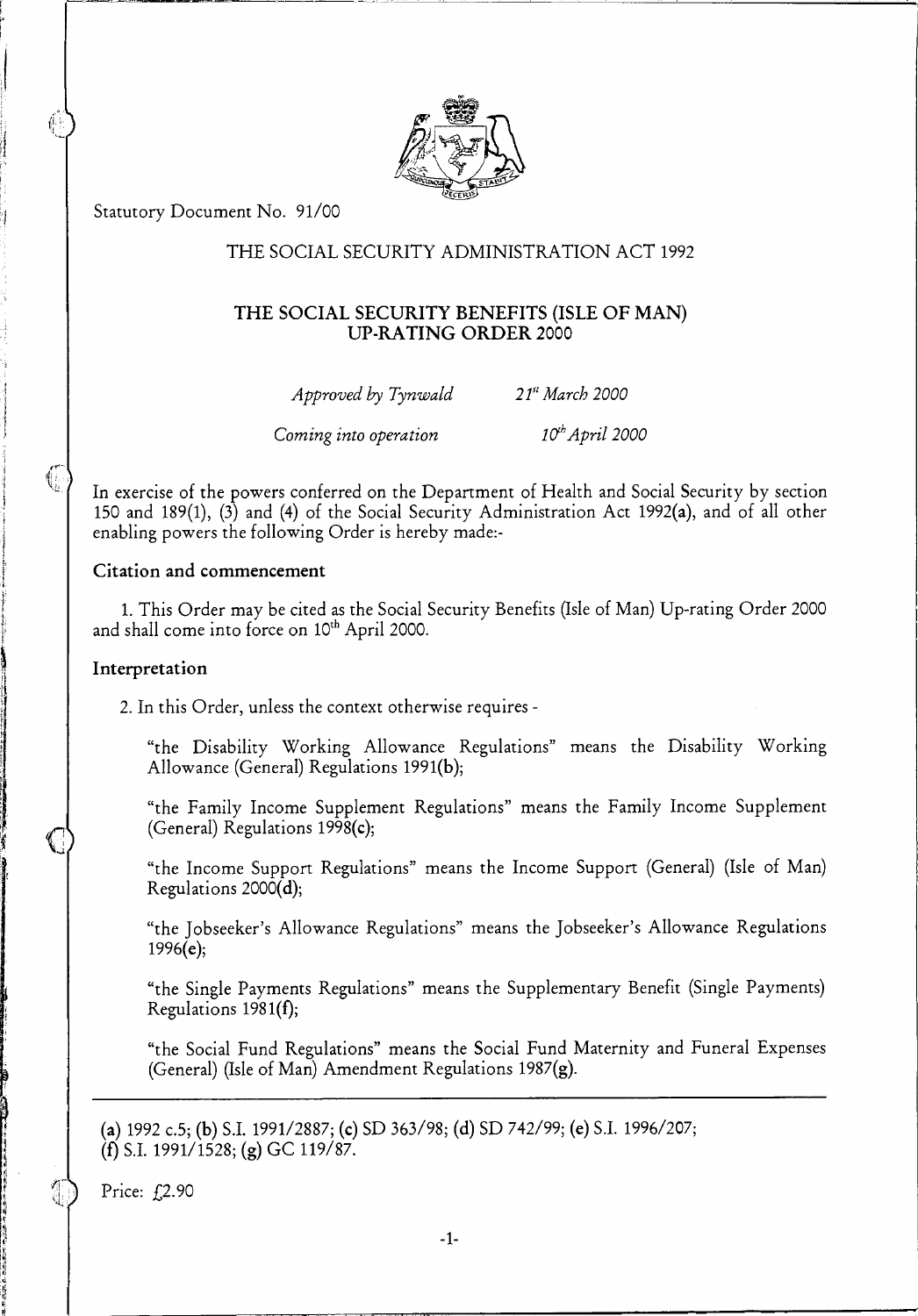#### PART I

#### *Income support, Family Income Supplement and Disability Working Allowance*

#### Applicable amounts for income support

3. (1) The sums relevant to the calculation of an applicable amount as specified in the Income Support Regulations shall be the sums set out in the following provisions of this article and Schedules 1 to 6 to this Order; and for this purpose references in this article to a numbered regulation or Schedule are, unless the context otherwise requires, references to the regulation of, or the Schedule to, the Income Support Regulations bearing that number.

(2) In regulations 15(b), 16(1)(c) and 17(1) the sum specified in each case is  $f<sub>i</sub>10,000$ .

(3) The sums specified in Part I of Schedule 2 (applicable amounts: personal allowances) shall be as set out in Schedule 1 to this Order.

(4) In regulation 48(2) (capital treated as income) in sub-paragraphs (a) and (b) for " $f$ 50,000", where it twice appears, substitute "f.61,200".

(5) In regulation 70(2) (calculation of grant income) for " $f$ (25" substitute " $f$ (25.65".

(6) In paragraph 3 of Part II of Schedule 2 (applicable amounts: family premium) -

(a) in sub-paragraph (1) for the sum of  $f(11.15)$  substitute the sum of  $f(11.45)$ ;

(b) in sub-paragraph (2) for the sum of  $f(29.35)$  substitute the sum of  $f(30.10)$ .

(7) The sums specified in Part IV of Schedule 2 (weekly amounts of premiums) shall be as set out in Schedule 2 to this Order.

(8) The sums specified in Parts I to III of Schedule 3 (housing costs) shall be as set out in Schedule 3 to this Order.

(9) The sums specified in Schedule 4 (applicable amounts for persons in residential care and nursing homes) shall be as set out in Schedule 4 to this Order.

(10) Those sums relevant to the calculation of an applicable amount which are specified in Schedule 5 (applicable amounts in special cases) shall be as set out in Schedule 5 to this Order.

(11) The sums specified in any provision of the Income Support Regulations set out in column (1) of Schedule 6 to this Order are the sums set out in column (2) of that Schedule.

(12) Where a claimant is in receipt of a payment under paragraph 2(e) of Schedule 2 or paragraphs 20(1) to (6) of Schedule 3 to the Income Support Regulations then -

- (a) for the period 1<sup>st</sup> January 2001 to  $8<sup>th</sup>$  April 2001, the amounts set out in paragraph 1 of Schedule 2 to the Income Support Regulations shall be increased by  $f(8.00)$  per week,
- (b) where the claimant is entitled to more than one payment under the aforementioned paragraphs he shall not be entitled to more than one payment under paragraph (a) above.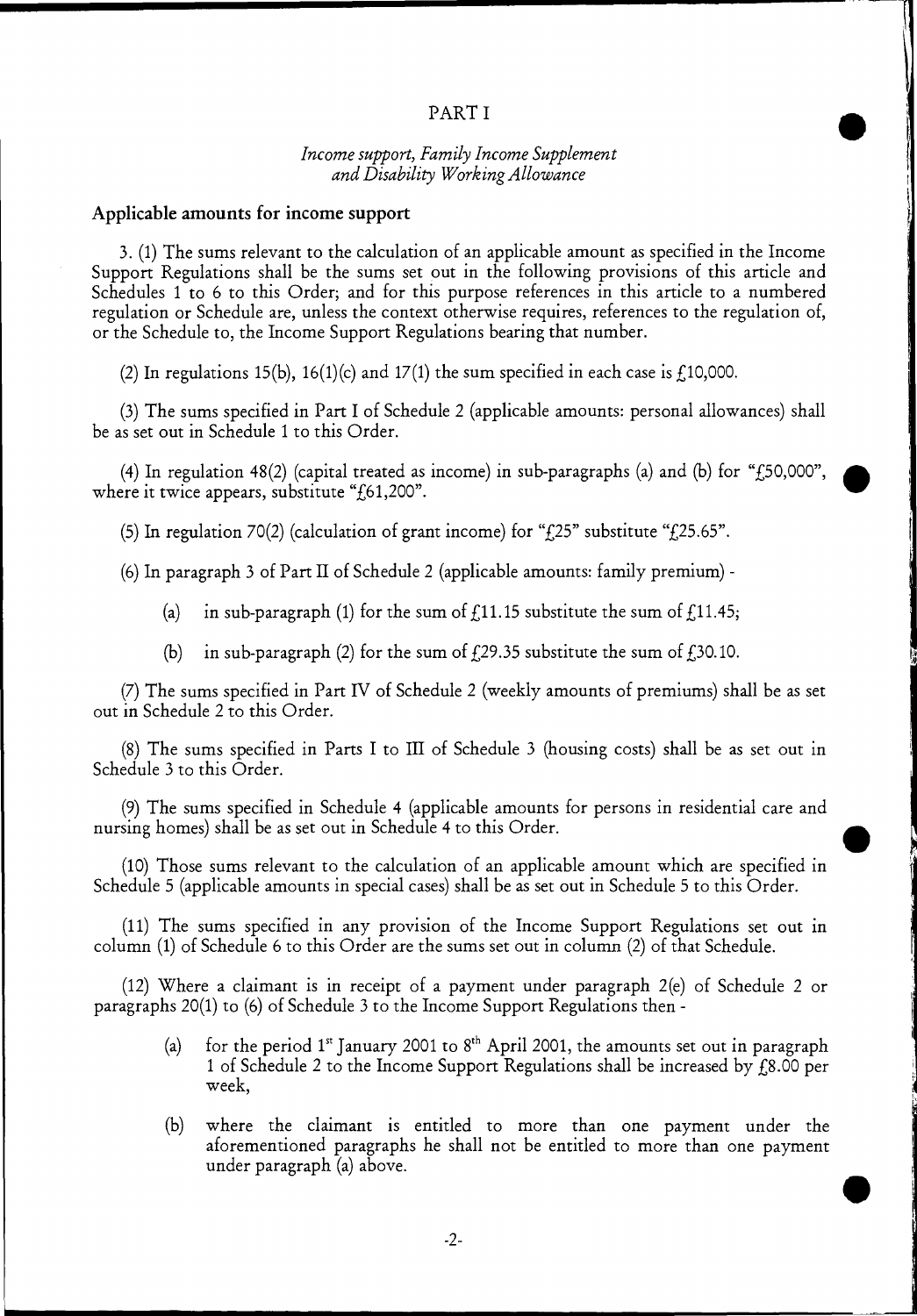#### • **Income Support Transitional Provision**

4. Sums which are transitional additions to income support payable in accordance with Part VIII of the Income Support Regulations shall be increased by 2.5 per cent. of their amount apart from this Order.

#### **The Relevant Sum for Income Support**

5. In section 126(7) of the Contributions and Benefits Act (trade disputes: the relevant sum) the substituted sum is  $f(28.00)$ .

#### **Applicable amounts for single payments**

6. The sums specified in Schedules 1A, 1C and 2 of the Single Payments Regulations shall be as set out in Schedule 7 to this Order.

#### **Family income supplement**

7. In the Family Income Supplement Regulations -

- (a) in regulation 14(2) (calculation of income on a weekly basis)
	- (i) in sub-paragraph (a) for " $f<sub>1</sub>60$ " substitute " $f<sub>1</sub>64.50$ ";
	- (ii) in sub-paragraph (b) for " $f<sub>100</sub>$ " substitute " $f<sub>104.60</sub>$ ".
- (b) in regulation 52(4) (determination of appropriate prescribed amount for families), the capital sum prescribed is £10,000;
- (c) in regulation 52(4), (5) and (6), the amount specified for the prescribed amount in respect of a child or young person is nil;
- (d) in Schedule 2 (sums to be disregarded in the calculation of income other than earnings), in paragraph 33(1) for " $f_1$ 15" substitute " $f_1$ 16.10";
- (e) in Schedule 4 (prescribed amounts for adults and children), the amounts prescribed shall be as set out in Schedule 8 to this Order;
- (f) in Schedule 5 (housing costs), the amounts prescribed shall be as set out in Schedule 9 to this Order.

#### **Disability working allowance**

8. In regulation 52 of the Disability Working Allowance Regulations (applicable amounts) -

- (a) in sub-paragraph (1)(a), for the sum of  $f<sub>1</sub>133.20$  there shall be substituted the sum of £136.60;
- (b) in sub-paragraph  $(1)(b)$ .
	- (i) for the sum of  $f_1$ 198.60 substitute the sum of  $f_2$ 203.60;
	- (ii) for the sum of  $f$ , 7.40 substitute the sum of  $f$ , 7.60;
	- (iii) for the sum of  $f(2.20)$  substitute the sum of  $f(22.80)$ ;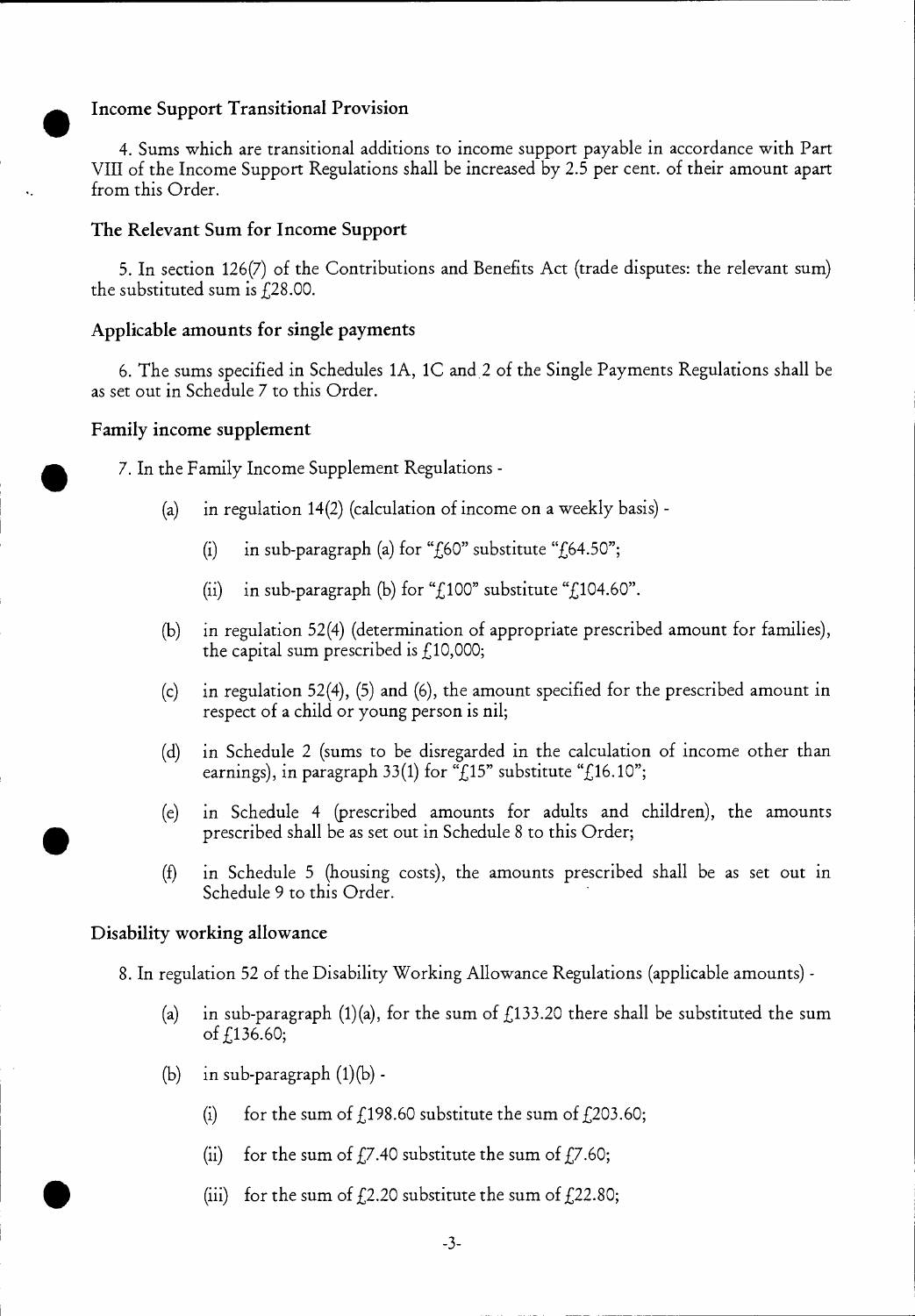(c) in paragraph (1A) for the sum of  $f_1$ 19.90 substitute the sum of  $f_2$ 20.40;

(d) in paragraph (1B) for the sum of  $f(15.90)$  substitute the sum of  $f(16.30)$ .

#### PART II

#### *Income-based Jobseeker's Allowance and Jobseeker's Enhanced Allowance*

#### Applicable amounts for income-based jobseeker's allowance

9. (1) The sums relevant to the calculation of an applicable amount as specified in the Jobseeker's Allowance Regulations shall be the sums set out in the following provisions of this article and Schedules 10 to 16 of this Order; and for this purpose, references in this article to a numbered regulation or Schedule are, unless the context otherwise requires, references to a regulation of, or a Schedule to, the Jobseeker's Allowance Regulations bearing that number.

•

•

•

(2) In regulations 83(b), 84(1)(c) and 85(1) the sum specified is in each case  $f$ 10,000.

(3)The sums specified in Schedule 1 (applicable amounts: personal allowances) shall be as set out in Schedule 10 to this Order.

(4) In regulation 131(2) (calculation of grant income) for " $f$ 25" substitute " $f$ 25.65".

(5) Those sums relevant to the calculation of housing costs, deductions relevant to housing costs and board and lodging cases which are specified in Schedule 2 (housing costs) shall be as set out in Schedule 11 to this Order.

(6) In paragraph 4 of Part I of Schedule 3 (family premium) -

- (a) in sub-paragraph (1) for the sum of  $f(11.15)$  substitute the sum of  $f(11.45)$ ;
- (b) in sub-paragraph (2) for the sum of  $f(29.35)$  substitute the sum of  $f(30.10)$ .

(7) The sums specified in Schedule 3 (weekly amounts of premiums) shall be as set out in Schedule 12 to this Order.

(8) Subject to paragraph (2) of this article, those sums relevant to the calculation of an applicable amount which are specified in Schedule 4 (applicable amounts of persons in residential care and nursing homes) shall be as set out in Schedule 13 to this Order.

(9) Those sums relevant to the calculation of an applicable amount which are specified in Schedule 5 (applicable amounts in special cases) shall be as set out in Schedule 14 to this Order.

(10) The sums specified in any provision of the Jobseeker's Allowance Regulations set out in column (1) of Schedule 15 to this Order are the sums set out in column (2) of that Schedule.

(11) The sums specified in Schedule 10 (domestic assistance grants) shall be as set out in Schedule 16 to this Order.

(12) Where a claimant is in receipt of a payment under paragraph 2(a) of Schedule 1 or paragraphs 20(1), (2) and (4) to (9) of Schedule 3 to the Jobseeker's Allowance Regulations then -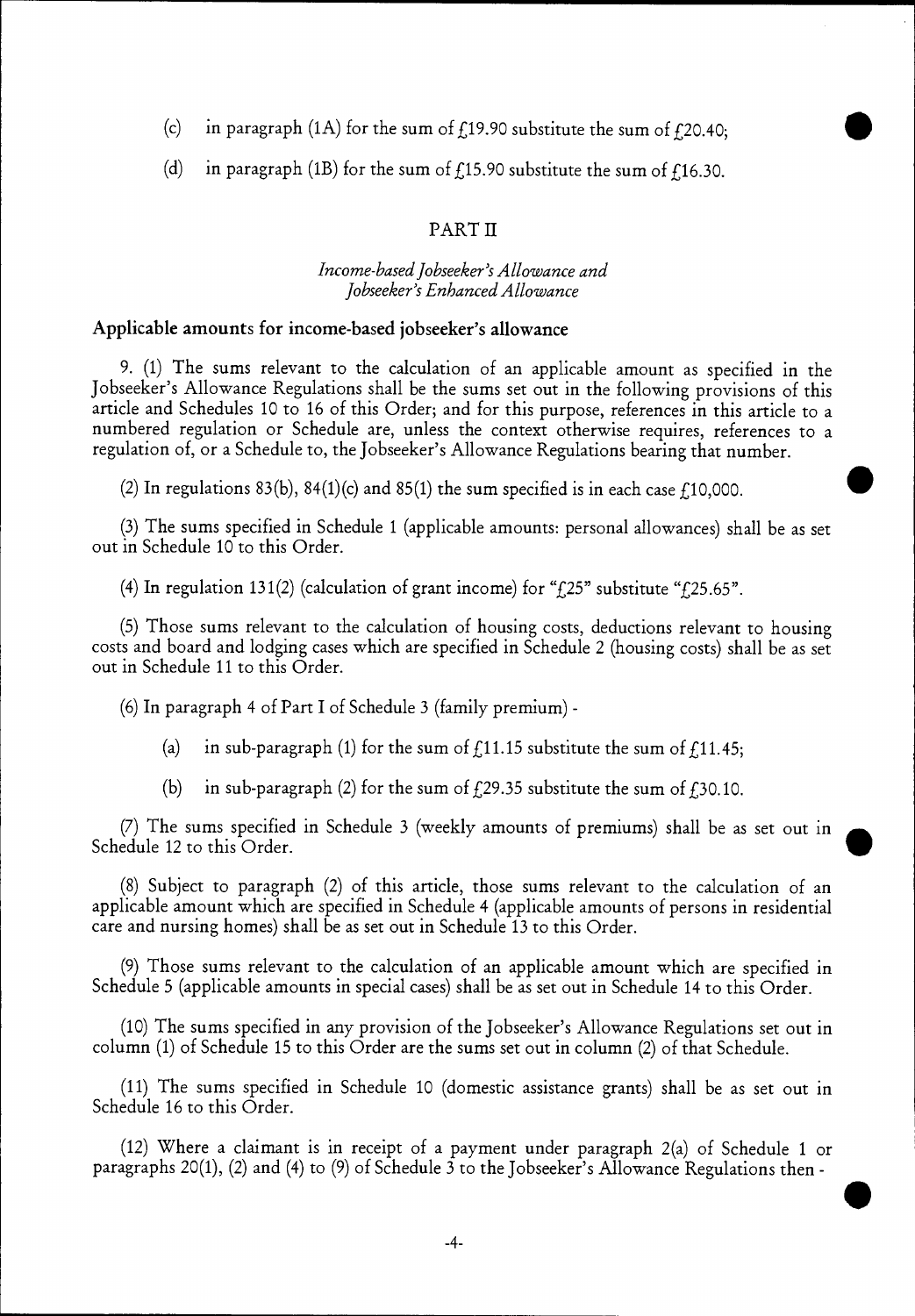- (a) for the period  $31^{\text{st}}$  December 2000 to  $7^{\text{th}}$  April 2001, the amounts set out in paragraph 1 of Schedule 1 to those Regulations shall be increased by £8.00 per week;
- (b) where the claimant is entitled to more than one payment under the aforementioned paragraphs he shall not be entitled to more than one payment under paragraph (a) above.

#### **Increase in dependency addition payable with jobseeker's enhanced allowance**

10. In regulation 79A of the Jobseeker's Allowance Regulations (weekly amounts of dependency addition payable under the Jobseeker's Enhanced Allowance Scheme) for the sum of  $f$ 32.25 substitute the sum of  $f$ 32.75.

#### PART III

#### *Social Fund*

#### **Applicable amount for Social Fund maternity expenses**

11. In regulation  $4(2)$  (entitlement) of the Social Fund Regulations, for " $f(155)$ " substitute "f,200".

#### **Applicable amount for Social Fund Funeral Expenses**

12. In regulation 6(4) (entitlement) of the Social Fund Regulations -

- (a) in paragraph (a) for " $f(285)$ " substitute " $f(290)$ ";
- (b) in paragraph (b) for " $f<sub>1</sub>175$ " substitute " $f<sub>1</sub>180$ ".

#### PART IV

#### *Social Security Benefits and Pensions*

#### **Sums specified for child benefit**

13. (1) In regulation 2 of the Child Benefit and Social Security (Fixing and Adjustment of Rates) Regulations 1976(a) (weekly rates of child benefit) -

- (a) in paragraph  $(1)(a)$  the sum specified is  $f(25.00;$
- (b) in paragraph  $(1)(b)$  the sum specified is  $f<sub>17.00</sub>$ ;
- (c) in paragraph  $(1)(c)$  the sum specified is  $f<sub>1</sub>17.00$ ; and

(2) In regulation 2A(1) the sum specified is  $f<sub>1</sub>10.35$ .

#### **(a)** S.I. 1976/1267.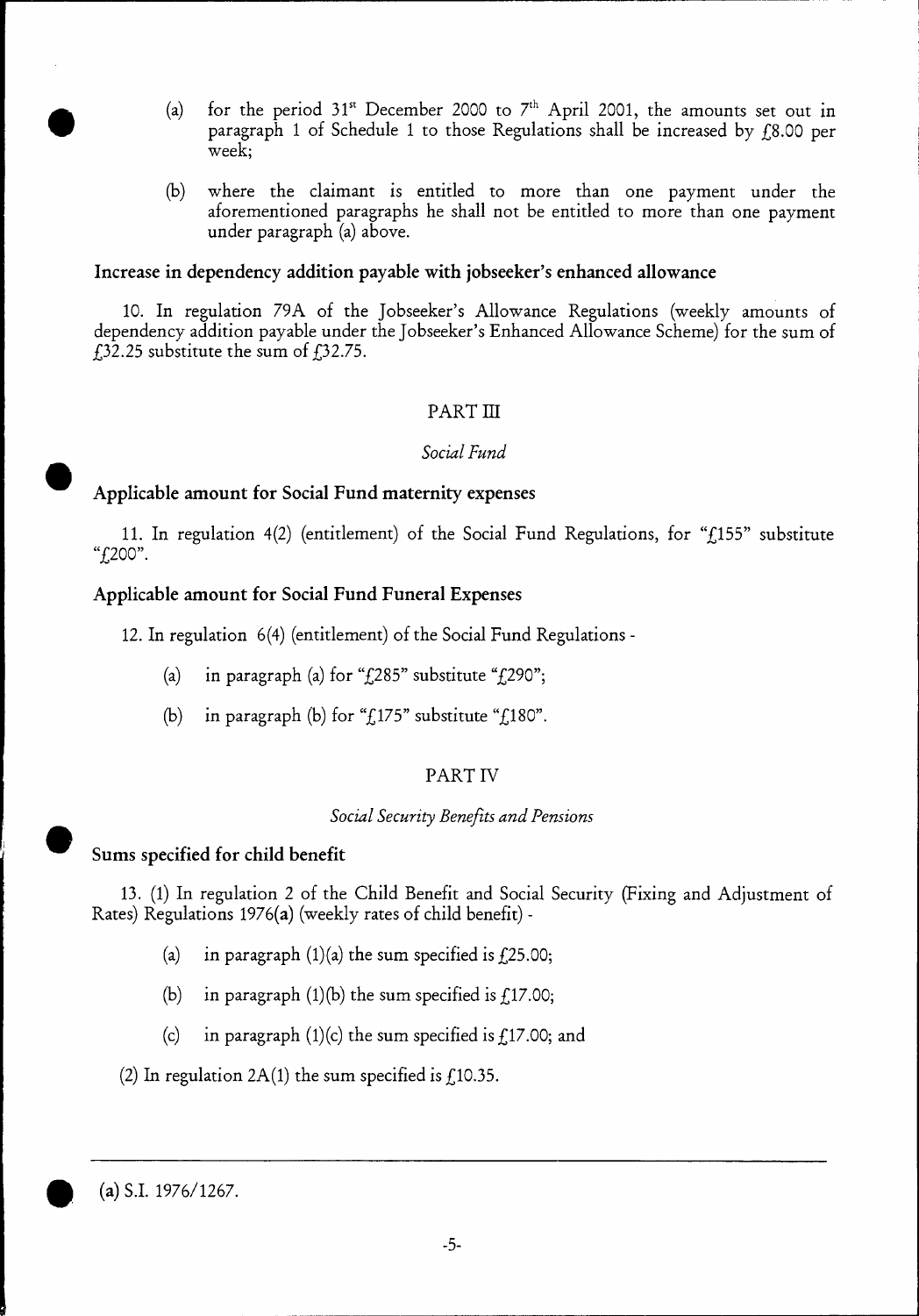#### Age addition for persons over age 80

14. The weekly increase payable to a person under section 79 of the Contributions and Benefits Act 1992 (age addition) shall be  $f(2.00)$ .

#### PART V

#### *Increase in Benefit Payable Under Extra Statutory Schemes*

#### Amount of pension supplement

15. The maximum weekly amount of pension supplement payable under the Pension Supplement (No.2) Scheme 1999(a) shall be increased to  $f(18.70.$ 

#### Amount of retirement pension premium

16. The maximum weekly amount of retirement pension premium payable under the • Retirement Pension (Premium) (No.2) Scheme 1999(b) shall be £10.65.

#### PART VI

#### *Christmas Bonus*

#### Amount of Christmas bonus

17. The amount of Christmas bonus payable under Part X of the Contributions and Benefits Act, in the week commencing  $4<sup>th</sup>$  December 2000, shall be  $f(75)$ .

#### PART VII

#### *Transitional Provisions and Revocations*

#### Transitional provisions

18. Notwithstanding the increases in the sums payable in respect of family income supplement and disability working allowance made by articles 5 and 6 of this Order, where a period of entitlement to family income supplement or disability working allowance is running at 10<sup>th</sup> April 2000, the rate at which it is payable shall be the weekly rate in force for the period prior to 10<sup>th</sup> April 2000 until the end of the period of entitlement.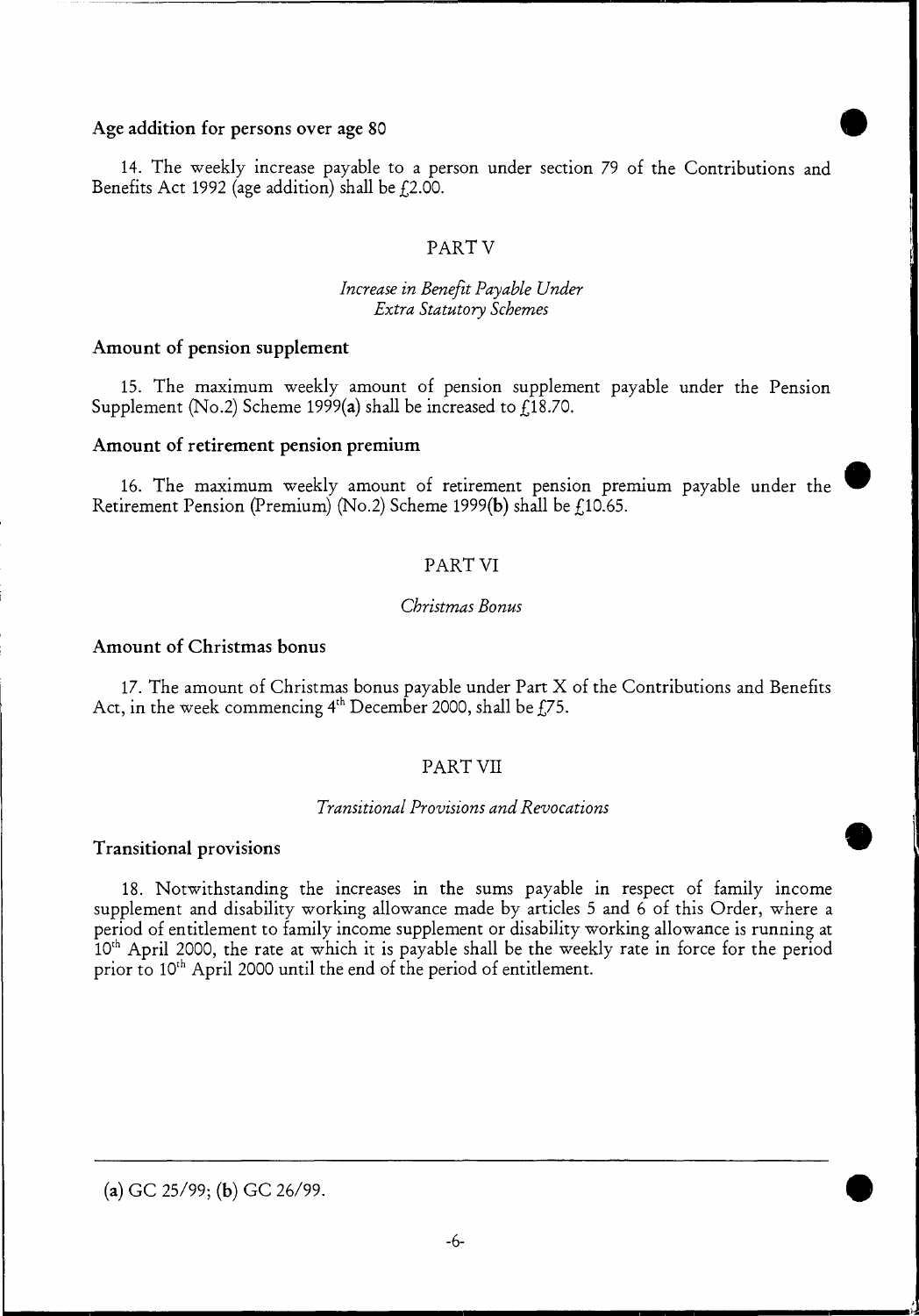#### **Revocations**

•

•

19. The following Orders and Regulations are hereby revoked -

- (a) the Supplementary Benefit (Requirements and Resources) (Amendment) Regulations 1999(a);
- (b) the Pensioners' Lump Sum Payments Order 1999(b);
- (c) the Family Income Supplement (General) (Amendment) Regulations 1999(c);
- (d) the Social Security Legislation (Application) (No. 4) Order 1999(d).

(a) SD 94/99; (b) SD 96/99; (c) SD 93/99; (d) SD 92/99.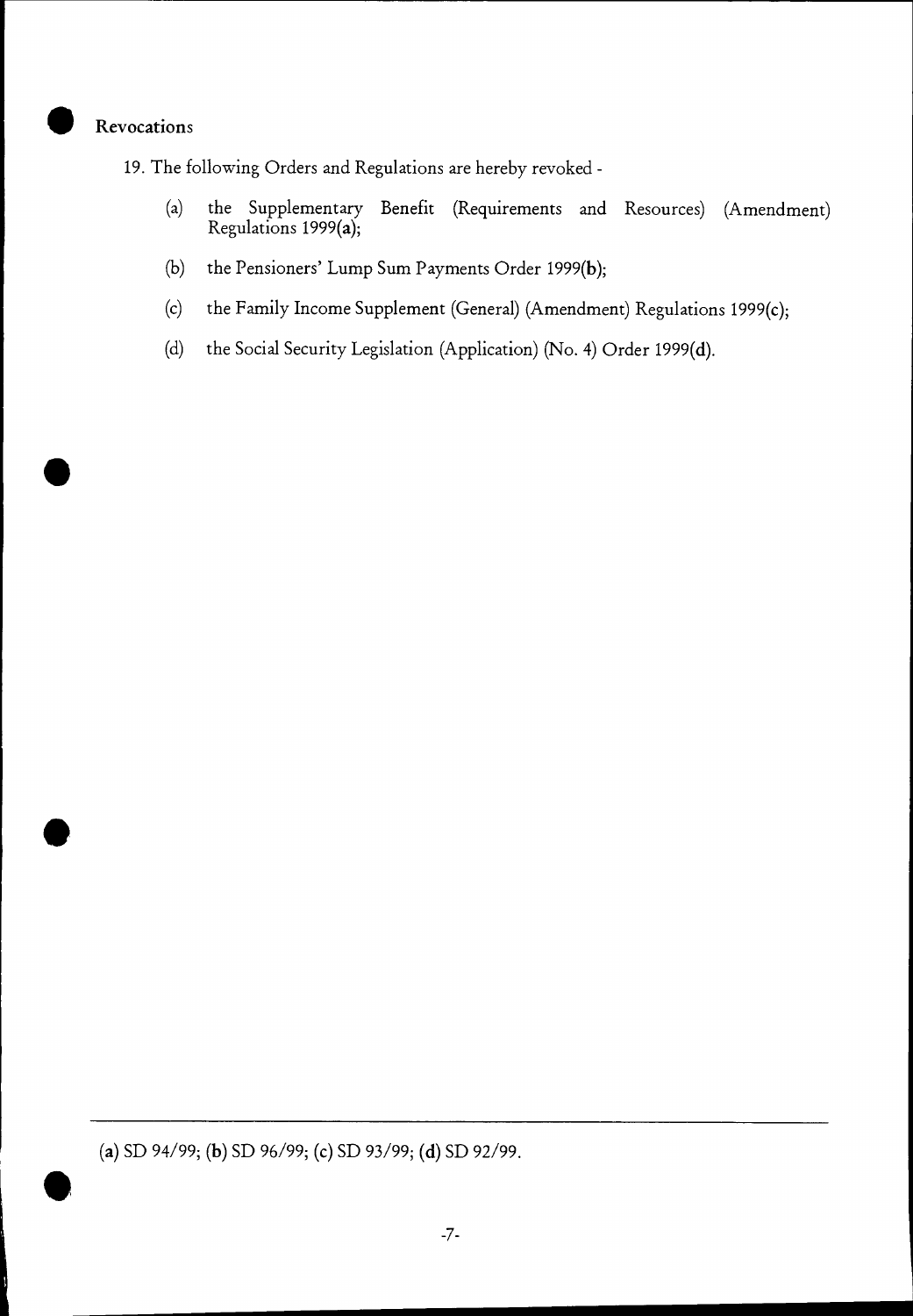# SCHEDULE 1 Article  $3(3)$

•

## PART I OF SCHEDULE 2 TO THE INCOME SUPPORT REGULATIONS AS AMENDED BY THIS ORDER

#### SCHEDULE 2

#### APPLICABLE AMOUNTS

#### PART I

#### *Personal Allowances*

|           | $\left( 1\right)$<br>Person or couple                                                                  | $\overline{2)}$<br>Amount |
|-----------|--------------------------------------------------------------------------------------------------------|---------------------------|
| 1.<br>(a) | couple;                                                                                                | f,98.50                   |
|           | (b) single and aged over 18 (or less than<br>18 with a dependant or responsible<br>for housing costs); | f(64.05)                  |
|           | (c) single and aged less than 18 without<br>a dependant and not responsible for<br>housing costs.      | f,37.65                   |
|           | 2. Child dependants                                                                                    |                           |
| (a)       | child aged 18 or over;                                                                                 | f, 35.95                  |
| (b)       | child aged 16 or 17;                                                                                   | f,24.55                   |
| (c)       | child aged 11 to 15;                                                                                   | $f$ 18.50                 |
| (d)       | child aged under 11 but not less than<br>5;                                                            | f(8.10)                   |
| (e)       | child aged less than 5.                                                                                | $f_{.}12.90$              |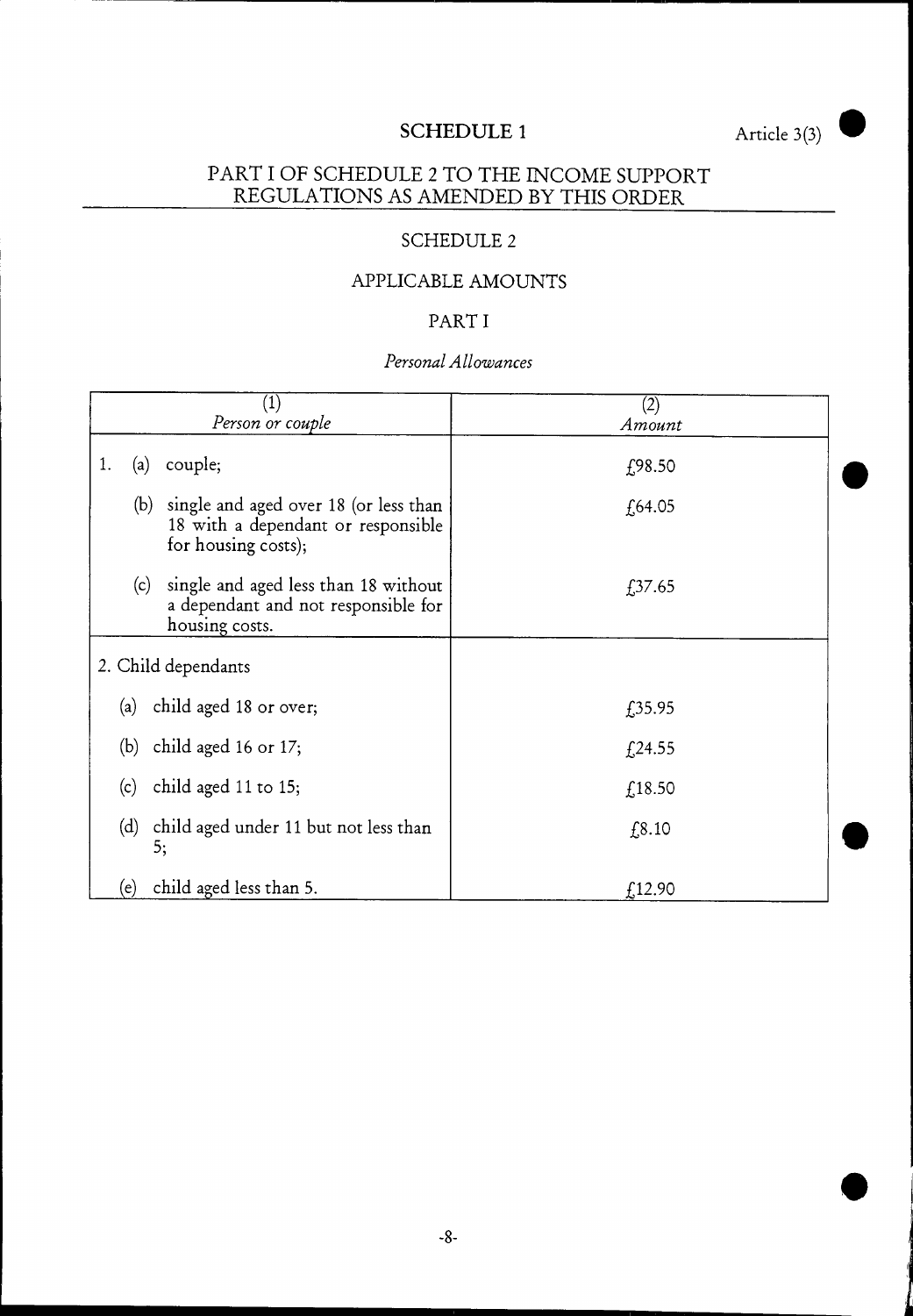## en and SCHEDULE 2 Article 3(7)

#### PART IV OF SCHEDULE 2 TO THE INCOME SUPPORT REGULATIONS AS AMENDED BY THIS ORDER

#### PART IV

#### *Weekly Amounts of Premiums Specified in Part III*

| Premium                                                                                                 | Amount                      |
|---------------------------------------------------------------------------------------------------------|-----------------------------|
| 20. (1) Pensioner premium for persons aged under 75 -                                                   | (1)                         |
| (a) where the claimant satisfies the condition in<br>paragraph 8(a);                                    | (a)<br>f <sub>1</sub> 23.45 |
| (b) where the claimant satisfies the condition in $ $<br>paragraph 8(b).                                | (b) $f, 33.45$              |
| (2) Pensioner premium for persons aged 75 and<br>over-                                                  | (2)                         |
| (a) where the claimant satisfies the condition in<br>$\text{pargraph } 9(a);$                           | (a) $f141.55$               |
| (b) where the claimant satisfies the condition in<br>paragraph 9(b);                                    | (b) $f, 51.55$              |
| (c) where the claimant satisfies the condition in<br>paragraph 9(c).                                    | (c) $f{62.35}$              |
| (3) Disability premium -                                                                                | (3)                         |
| (a) where the claimant satisfies the condition in<br>paragraph $10(a)$ ;                                | (a)<br>f <sub>23.45</sub>   |
| (b) where the claimant satisfies the condition in $($ b) $f_33.45$<br>paragraph 10(b).                  |                             |
| (4) Severe disability premium -                                                                         | (4)                         |
| (a) where the claimant satisfies the condition in $\left( \alpha \right)$ $f(7.30)$<br>paragraph 11(a); |                             |
| (b) where the claimant satisfies the condition in $($ (b) $fZ$ .30<br>paragraph 11(b).                  |                             |
| (5) Enhanced severe disability premium -                                                                | (5)                         |
| where the claimant satisfies the condition in<br>paragraph 12.                                          | £30.75                      |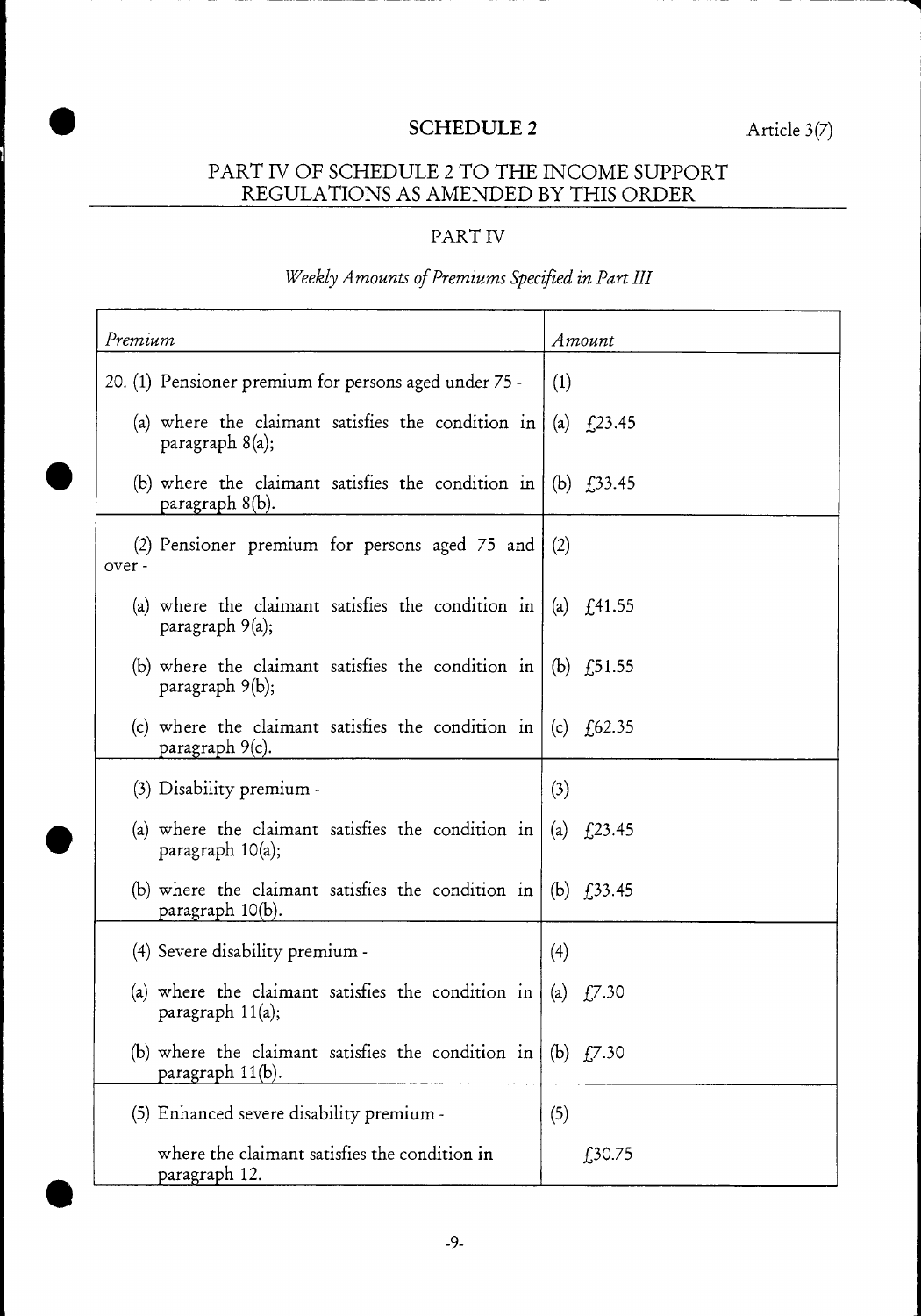| Premium                                                                                                | Amount                                                                                                                                       |  |
|--------------------------------------------------------------------------------------------------------|----------------------------------------------------------------------------------------------------------------------------------------------|--|
| (6) Disabled child premium.                                                                            | $(6)$ $f_4$ .80 in respect of each child or<br>young person in respect of<br>whom the conditions specified<br>in paragraph 13 are satisfied. |  |
| (7) Carer premium.                                                                                     | (7) $f_1$ 14.35 in respect of each person<br>who satisfies the condition in<br>paragraph 14.                                                 |  |
| (8) Blindness premium -                                                                                | (8)                                                                                                                                          |  |
| (a) where the claimant satisfies the condition in<br>paragraph $15(1)(a)$ ;                            | (a)<br>$f{,}21.60$                                                                                                                           |  |
| (b) where the claimant satisfies the condition in  <br>paragraph $15(1)(b)$ ;                          | (b) $f21.60$                                                                                                                                 |  |
| (c) where the claimant satisfies the condition in $\vert$ (c) $\vert$ (10.15<br>paragraph $15(1)(c)$ . |                                                                                                                                              |  |
| (10) Mobility premium -                                                                                | (10)                                                                                                                                         |  |
| $(a)$ where the claimant satisfies the conditions in<br>paragraph $17(a)$ ;                            | (a) $f37.40$ ;                                                                                                                               |  |
| (b) where the claimant satisfies the conditions in<br>paragraph 17(b).                                 | (b)<br>$f$ , 23.20.                                                                                                                          |  |

•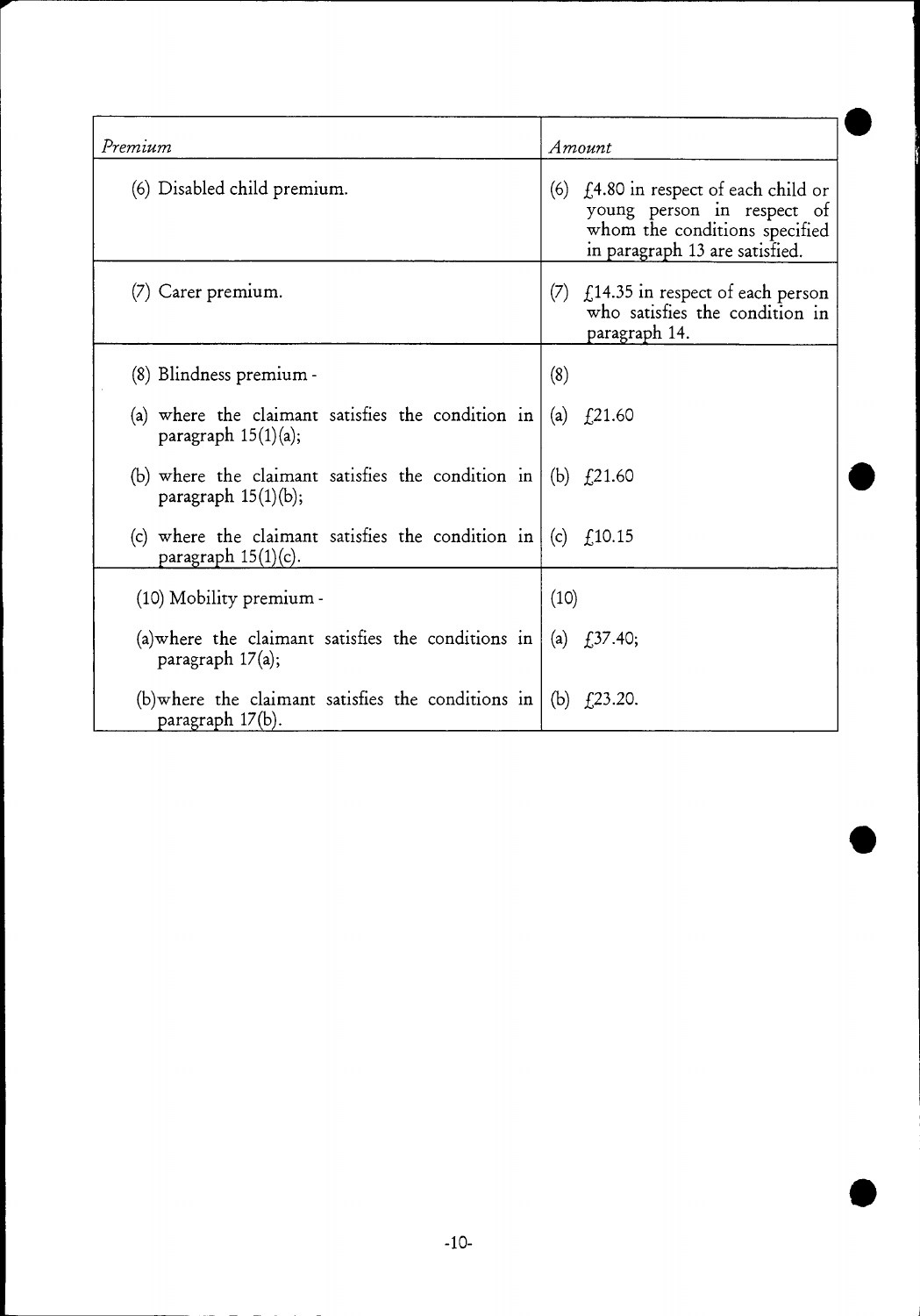#### SCHEDULE 3 Article 3(8)

#### PARTS I TO III OF SCHEDULE 3 TO THE INCOME SUPPORT REGULATIONS AS AMENDED BY THIS ORDER

#### PART I

#### TABLE 2

#### *Weekly Amounts of Housing Costs Specified Under Part V of these Regulations and Part I of this Schedule*

|     | Column(1)                                                                     | Column (2)                                                                                            |
|-----|-------------------------------------------------------------------------------|-------------------------------------------------------------------------------------------------------|
|     | Housing Cost                                                                  | Amount                                                                                                |
| (5) | Where the claimant satisfies the<br>condition in paragraph (2) above.         | (5) the full amount of rent or rates.                                                                 |
| (6) | Where the claimant satisfies -                                                |                                                                                                       |
|     | (a) the condition in paragraph $(3)(a)$<br>above;                             | (6)(a)<br>the full amount of rent and rates up to<br>a maximum of $f(61.55;$                          |
|     | (b) the condition in paragraph $(3)(b)$<br>above.                             | the full amount of loan interest and<br>(b)<br>rates up to a maximum of $f(61.55)$ .                  |
| (7) | Where the claimant satisfies all of the<br>conditions in paragraph (4) above. | the full amount of loan interest and rates<br>(7)<br>or rent and rates up to a maximum of<br>f,65.15. |
|     | Maintenance and insurance                                                     |                                                                                                       |
| (8) | Where the claimant satisfies<br>the  <br>conditions in regulation 24.         | $(8)$ $f$ 7.40.                                                                                       |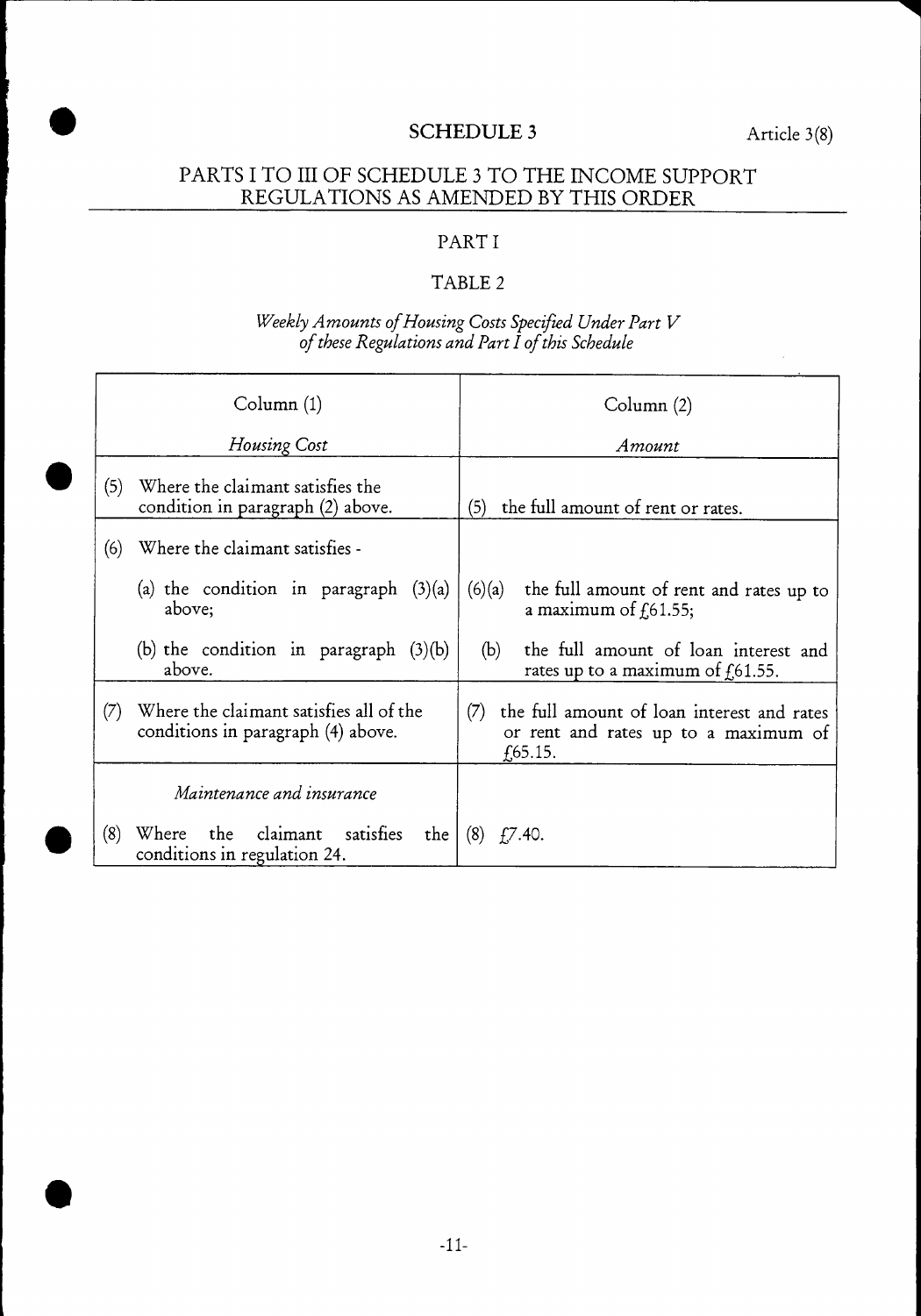## PART II

### *Weekly Amount of Deductions Specified in Part V*

 $2. -$ 

(1) The weekly amounts of deductions specified in column (2) below shall be the weekly amounts for the purposes of Part V of these Regulations.

| Column $(1)$                                                         | $\overline{\text{Column }(2)}$ |
|----------------------------------------------------------------------|--------------------------------|
| Rent                                                                 |                                |
| $(2)(a)$ for heating,                                                | (2)(a) f12.30                  |
| (b) for lighting,                                                    | (b) $f(0.90)$                  |
| (c) for cooking,                                                     | (c) $f1.50$                    |
| (d) for hot water.                                                   | (d) $f1.50$                    |
| Reduction in amounts applicable for certain<br>occupants of the home |                                |
| $(3)$                                                                |                                |
| (4)<br>Where the conditions in regulation<br>$31(4)(c)$ apply.       | f9.60<br>(4)                   |
| (5)<br>Where the condition in regulation<br>$31(4)(d)$ applies.      | (5)<br>f, 31.85                |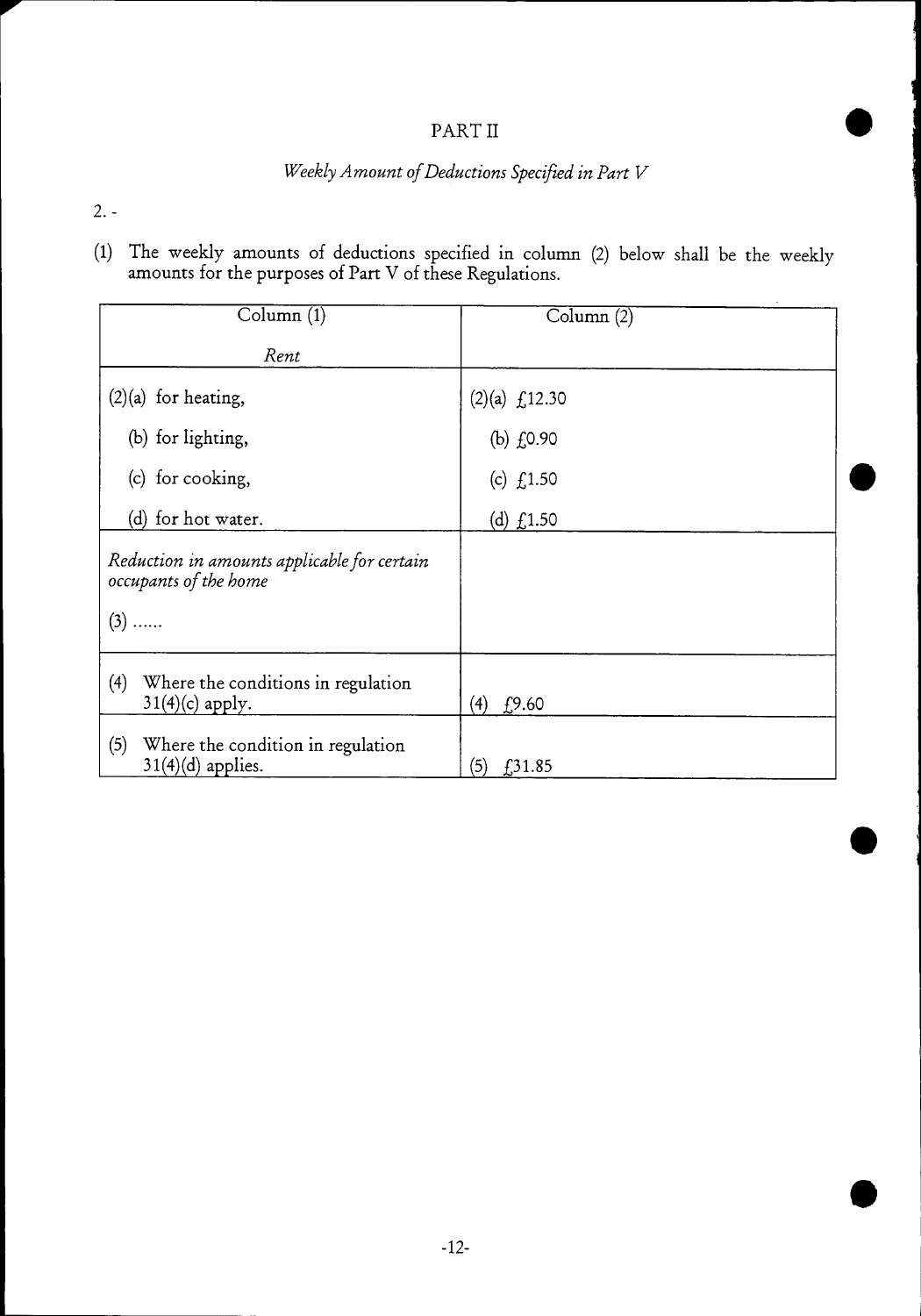#### PART III

#### *Weekly Amounts of Board and Lodging Specified in Part V*

3. -

a

(1) The weekly amounts specified in column (2) below in respect of each person or couple specified in column (1) shall be weekly amounts for the purposes of regulation 32 in Part V of these Regulations (modification of personal allowances of boarders).

| Column(1)                                                                                                                                                              | Column(2)                                                                                                            |
|------------------------------------------------------------------------------------------------------------------------------------------------------------------------|----------------------------------------------------------------------------------------------------------------------|
| Person or couple                                                                                                                                                       | Amount                                                                                                               |
| $(2)(a)$ single claimant;                                                                                                                                              | (2)(a)<br>the full weekly amount of the charge<br>for board and lodging subject to a<br>maximum amount of $f$ (85.95 |
| $(b)$ couple.                                                                                                                                                          | (b) the full weekly amount of the charge<br>for board and lodging subject to a<br>maximum of $f$ 127.55              |
| (3) Personal allowances specified in<br>regulation $32(1)(b)$ .                                                                                                        | (3)                                                                                                                  |
| (a) single claimant,                                                                                                                                                   | (a) $f19.70$                                                                                                         |
| (b) couple.                                                                                                                                                            | (b) $f39.40$                                                                                                         |
| (4) Meal allowance -                                                                                                                                                   | (4)                                                                                                                  |
| amount payable under regulation<br>(a)<br>32(3)(a);                                                                                                                    | the actual cost of such meals calculated<br>(a)<br>on a weekly basis;                                                |
| amount payable under regulation<br>(b)<br>$32(3)(b)$ -                                                                                                                 | (b)                                                                                                                  |
| for breakfast,<br>(i)                                                                                                                                                  | (i)<br>f <sub>1.75</sub>                                                                                             |
| for midday meals,<br>(ii)                                                                                                                                              | f <sub>2.40</sub><br>(i)                                                                                             |
| (iii)<br>for evening meals.                                                                                                                                            | f2.40<br>(iii)                                                                                                       |
| (5)<br>The allowance for personal expenses for<br>the claimant referred to in regulation<br>$32(1)(b)$ where the family contains a<br>dependant aged not less than 18. | (5) 6.30                                                                                                             |

(6) The amounts specified in sub-paragraphs (2) to (4) above, when aggregated, are subject to an overall maximum of  $f105.65$  in the case of a single claimant and  $f166.95$  in the case of a couple.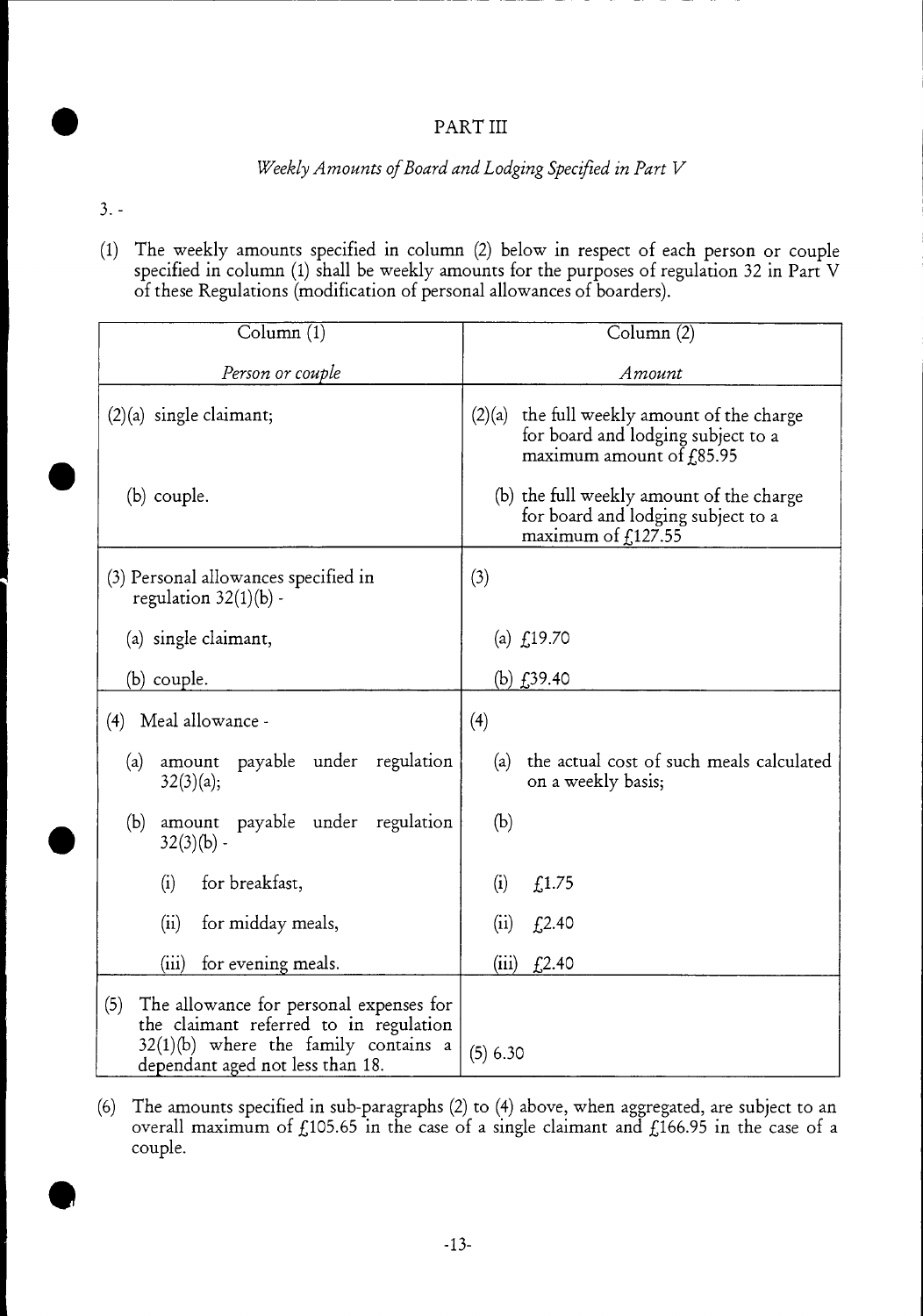SCHEDULE 4 Article 3(9)

•

#### PROVISIONS IN SCHEDULE 4 TO THE INCOME SUPPORT REGULATIONS AS AMENDED BY THIS ORDER

#### SCHEDULE 4

#### *Applicable Amounts for Persons in Residential Care and Nursing Homes*

*1.* The weekly amounts specified in column (2) below in respect of each person specified in column (1) shall be the weekly amounts specified for the purposes of regulation 16 (applicable amounts for persons in residential care and nursing homes).

|     | Column(1)                                                                           |     | Column(2)                                                                    |
|-----|-------------------------------------------------------------------------------------|-----|------------------------------------------------------------------------------|
|     | Person                                                                              |     | Amount                                                                       |
| (a) | in respect of a person in a home<br>run by the Department,                          | (a) | the actual weekly charge for the home<br>subject to a maximum of $f(233.73)$ |
| (b) | in respect of a person in a<br>voluntary/charitable/commercial<br>residential home, | (b) | the actual weekly charge for the home<br>subject to a maximum of $f(210.55)$ |
| (c) | in respect of a person in a nursing<br>home.                                        | (c) | the actual weekly charge for the home<br>subject to a maximum of $f364.15$   |

2. Notwithstanding the provisions specified in paragraphs (a) to (c) above, an amount payable for persons in residential and nursing homes may be determined by the Department as being appropriate either generally or in the particular circumstances of any case.

#### Personal expenses

- 3. The allowance for personal expenses for the claimant and each member of his family referred to in paragraph 1 above shall be -
	- (a) for the claimant  $f_118.65$ , and if he has a partner, for his partner,  $f_118.65$ ;
	- (b) for a young person aged 18,  $f<sub>15.15</sub>$ ;
	- (c) for a young person aged under 18 but over 16,  $f<sub>10.55</sub>$ ;
	- (d) for a child aged under 16 but over 11,  $f_1$ 9.05;
	- (e) for a child aged under 11,  $f<sub>6.25</sub>$ .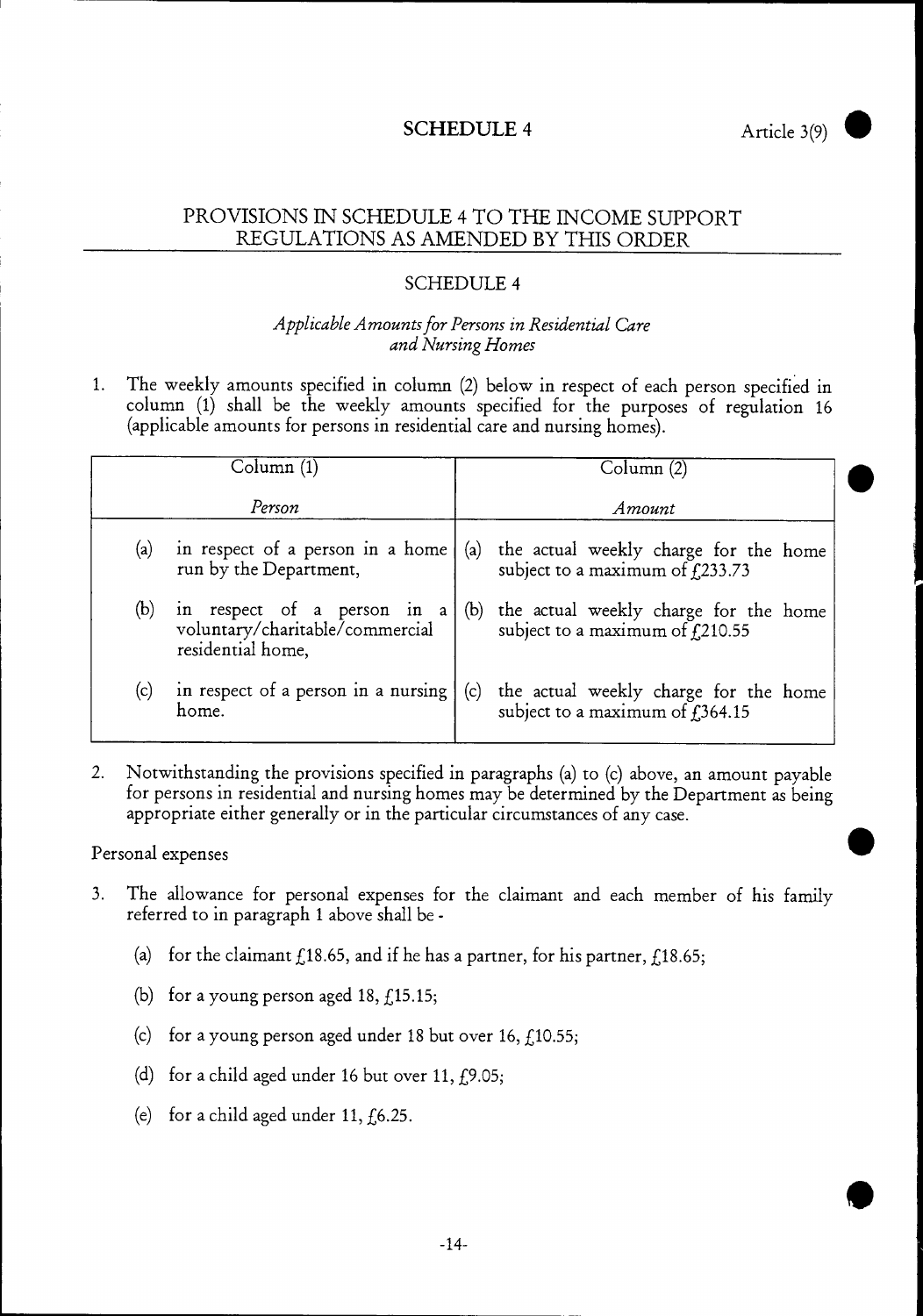## SCHEDULE 5 Article 3(10)

#### PROVISIONS IN SCHEDULE 5 TO THE INCOME SUPPORT REGULATIONS AS AMENDED BY THIS ORDER

|                 | Applicable Amounts in Special Cases                                                                                                                            |                                                                                                                                                                                                                                          |  |
|-----------------|----------------------------------------------------------------------------------------------------------------------------------------------------------------|------------------------------------------------------------------------------------------------------------------------------------------------------------------------------------------------------------------------------------------|--|
| Case            |                                                                                                                                                                | Modified Amount                                                                                                                                                                                                                          |  |
| (1)<br>Patients |                                                                                                                                                                | (2)                                                                                                                                                                                                                                      |  |
|                 |                                                                                                                                                                |                                                                                                                                                                                                                                          |  |
| 1.              | Subject to paragraphs 2 to 4 and 16,<br>a person who has become a patient<br>for a period of more than six weeks<br>and who is -                               | 1.                                                                                                                                                                                                                                       |  |
|                 | (a) a single claimant;<br>a lone parent;<br>(b)                                                                                                                | (a)<br>$f17.10$ $(f22$ where the claimant is<br>living in accommodation prescribed<br>by the Department) plus any amount<br>applicable under regulation14(e);                                                                            |  |
|                 |                                                                                                                                                                | (b)<br>$f_{17.10}$ plus any amounts applicable to<br>him under regulation $14(b)$ , (c) or (e);                                                                                                                                          |  |
|                 | a member of a couple -<br>(c)                                                                                                                                  | (c)                                                                                                                                                                                                                                      |  |
|                 | (i) where only one of the<br>couple is a patient or where<br>both members of the couple<br>are patients but only one<br>has been a patient for that<br>period; | (i) the amount applicable in respect of<br>both of them under regulation 14<br>reduced by $f$ 17.10;                                                                                                                                     |  |
|                 | (ii) where both members of the<br>couple have been a patient<br>for that period;                                                                               | (ii) $f_1^2$ 34.20 plus any amounts which may<br>be applicable under regulation 14(b),<br>(c) and (e) or under regulation 14(d)<br>because of paragraph 13 of Schedule 2;                                                                |  |
|                 | (d) a member of a polygamous<br>marriage -                                                                                                                     | (d)                                                                                                                                                                                                                                      |  |
|                 | where at least one member<br>(i)<br>of the polygamous marriage<br>is not a patient or has not<br>been a patient for more than<br>that period;                  | applicable<br>$(i)$ the<br>amount<br>under<br>regulation 15 (polygamous marriages)<br>shall be reduced by $f_{17.10}$ in respect of<br>each such member who is a patient;                                                                |  |
|                 | (ii) where all the members of<br>the polygamous marriage<br>have been patients for more<br>than that period.                                                   | (ii) the applicable amount shall be $f_{17.10}$<br>in respect of each member plus any<br>amounts applicable under regulation<br>$15(1)(c)$ or (e) because of his satisfying<br>the condition specified in paragraph 13<br>of Schedule 2. |  |

## SCHEDULE 5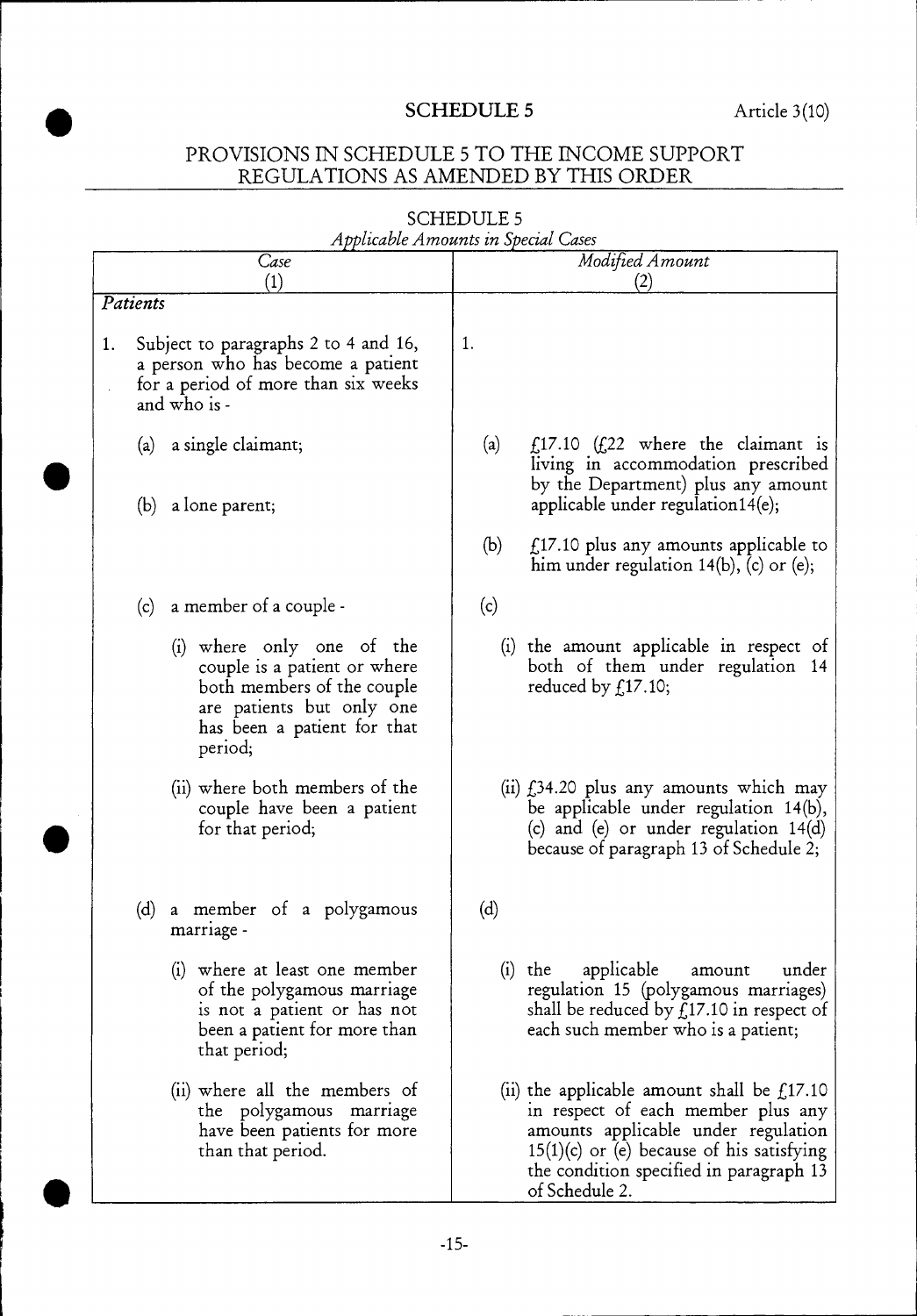|    | Case                                                                                                                                                                                                                                                                                                                        | Modified Amount                                                                                                                                                                                                         |
|----|-----------------------------------------------------------------------------------------------------------------------------------------------------------------------------------------------------------------------------------------------------------------------------------------------------------------------------|-------------------------------------------------------------------------------------------------------------------------------------------------------------------------------------------------------------------------|
|    | (1)                                                                                                                                                                                                                                                                                                                         | (2)                                                                                                                                                                                                                     |
| 2. | A single claimant who has been a<br>patient for a continuous period of<br>more than 52 weeks, where -                                                                                                                                                                                                                       | 2.                                                                                                                                                                                                                      |
|    | (a) the following conditions are<br>satisfied -<br>(i)<br>has<br>been<br>person<br>a<br>appointed to act for him<br>under regulation 33 of the<br>Social Security (Claims<br>Payments)<br>and<br>Regulations 1987 (persons<br>unable to act); and<br>his income<br>(ii)<br>support<br>$\overline{1}$<br>payable<br>to<br>an | (a) such amount (if any) not exceeding<br>$f$ 17.10 as is reasonable having regard to<br>the views of the hospital staff and the<br>patients relatives if available as to the<br>amount necessary for his personal use; |
|    | administrative officer of<br>the hospital or other<br>institution either as or at<br>the request of the person<br>so appointed; and                                                                                                                                                                                         |                                                                                                                                                                                                                         |
|    | medical<br>registered<br>(iii)<br>a<br>practitioner treating him<br>certifies that all or part of<br>his income support cannot<br>be used by him or on his<br>behalf; or                                                                                                                                                    |                                                                                                                                                                                                                         |
|    | (b) those conditions are not satisfied.                                                                                                                                                                                                                                                                                     | (b) $f17.10$ .                                                                                                                                                                                                          |
|    | 3. A single claimant who is detained<br>under the provisions of the Mental<br>Health Act 1974 (an Act of Tynwald)<br>and who immediately before his<br>detention under that Act was a<br>prisoner.                                                                                                                          | f <sub>17.10</sub><br>3.                                                                                                                                                                                                |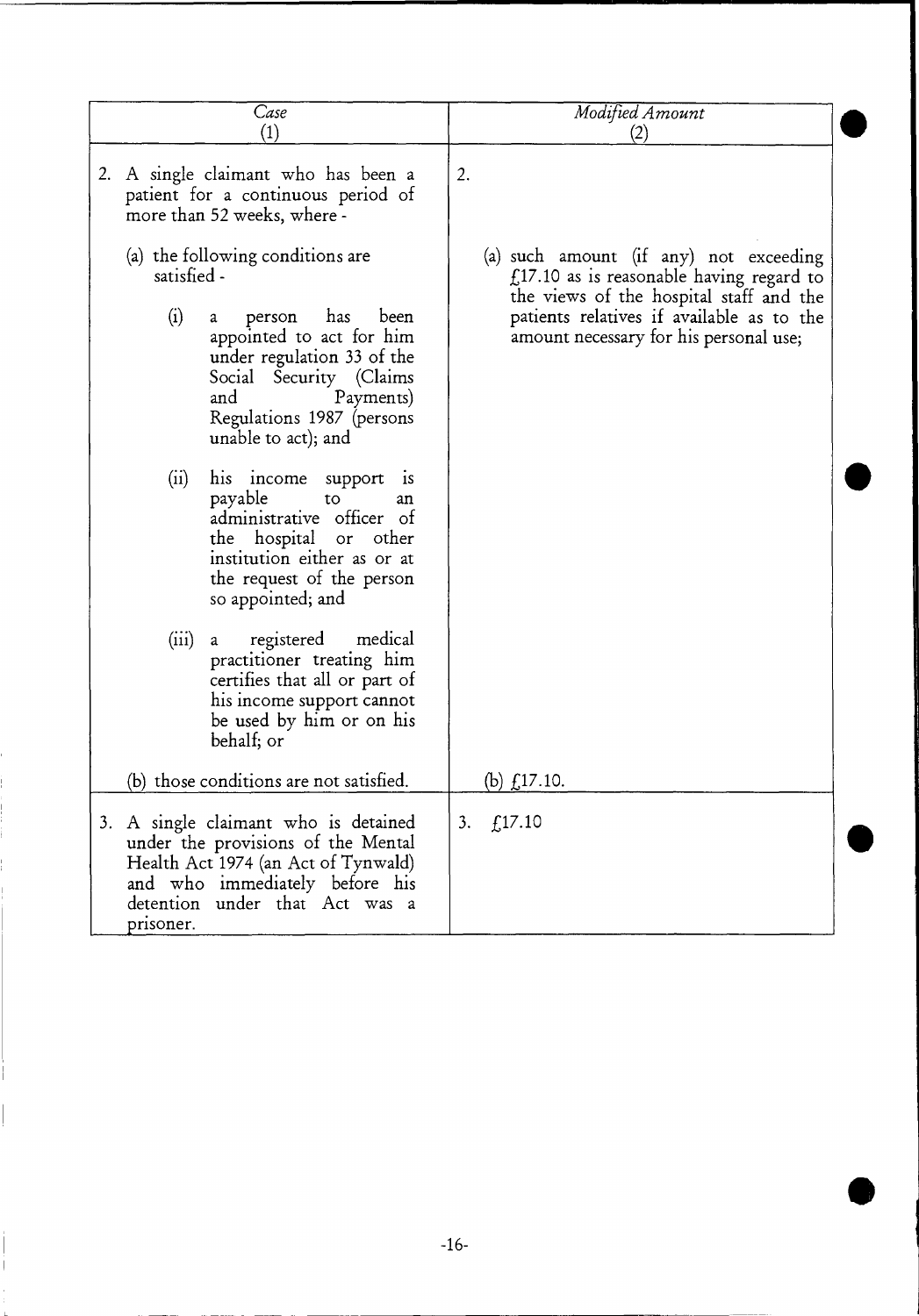| Case<br>(1)                                                                                                                                                                                                                                                                                                                                                                                                                                                                | Modified Amount                                                                                                                                                                                                                                                                                                                                                                                 |
|----------------------------------------------------------------------------------------------------------------------------------------------------------------------------------------------------------------------------------------------------------------------------------------------------------------------------------------------------------------------------------------------------------------------------------------------------------------------------|-------------------------------------------------------------------------------------------------------------------------------------------------------------------------------------------------------------------------------------------------------------------------------------------------------------------------------------------------------------------------------------------------|
| (a) A claimant who is not a patient<br>4.<br>and who is a member of a family<br>of which another member is a<br>child or young person who has<br>been a patient for a period of<br>more than 12 weeks; or                                                                                                                                                                                                                                                                  | (a) the amount applicable to him under<br>4.<br>regulation 14 or 15 except that the<br>amount applicable under regulation<br>14(b) or $15(\overline{1})(c)$ in respect of the child<br>or young person referred to in Column<br>(1) of this paragraph shall be $f_{.17.10}$<br>instead of an amount determined in<br>accordance with paragraph<br>$\overline{2}$<br>$\circ$ f<br>Schedule 2; or |
| (b) where the person is a member of<br>a family and paragraph 1 applies<br>to him and another member of<br>the family who is a child or<br>young person has been a patient<br>for a period of more than 12<br>weeks.                                                                                                                                                                                                                                                       | (b) the amount applicable to him under<br>paragraph 1 except that the amount<br>applicable under regulation 14(b) or<br>$15(1)(c)$ in respect of the child or young<br>person referred to in Column (1) of this<br>paragraph shall be $f_{17.10}$ instead of an<br>amount determined in accordance with<br>paragraph 2 of Schedule 2.                                                           |
| Persons in residential care or nursing<br>homes who become patients<br>18. Where a person has become a<br>patient and is temporarily absent from<br>residential or nursing accommodation<br>for which he is liable to pay a retaining<br>fee, and but for his temporary absence<br>from that accommodation, his applicable<br>would<br>calculated<br>be<br>$\mathbf{in}$<br>amount<br>accordance with regulation 17 (applicable<br>amounts for persons in residential care | 18. £17.10 plus an amount not exceeding 80 per<br>cent. of the applicable amount referred to<br>in paragraph 1 of Schedule 4 (applicable<br>amounts for persons in residential care and<br>nursing homes).                                                                                                                                                                                      |
| and nursing homes), and he has been a                                                                                                                                                                                                                                                                                                                                                                                                                                      |                                                                                                                                                                                                                                                                                                                                                                                                 |
| patient for a period of six weeks or less.<br>Lone parents who are students or are<br>attending training courses and are subject<br>to child minding costs                                                                                                                                                                                                                                                                                                                 |                                                                                                                                                                                                                                                                                                                                                                                                 |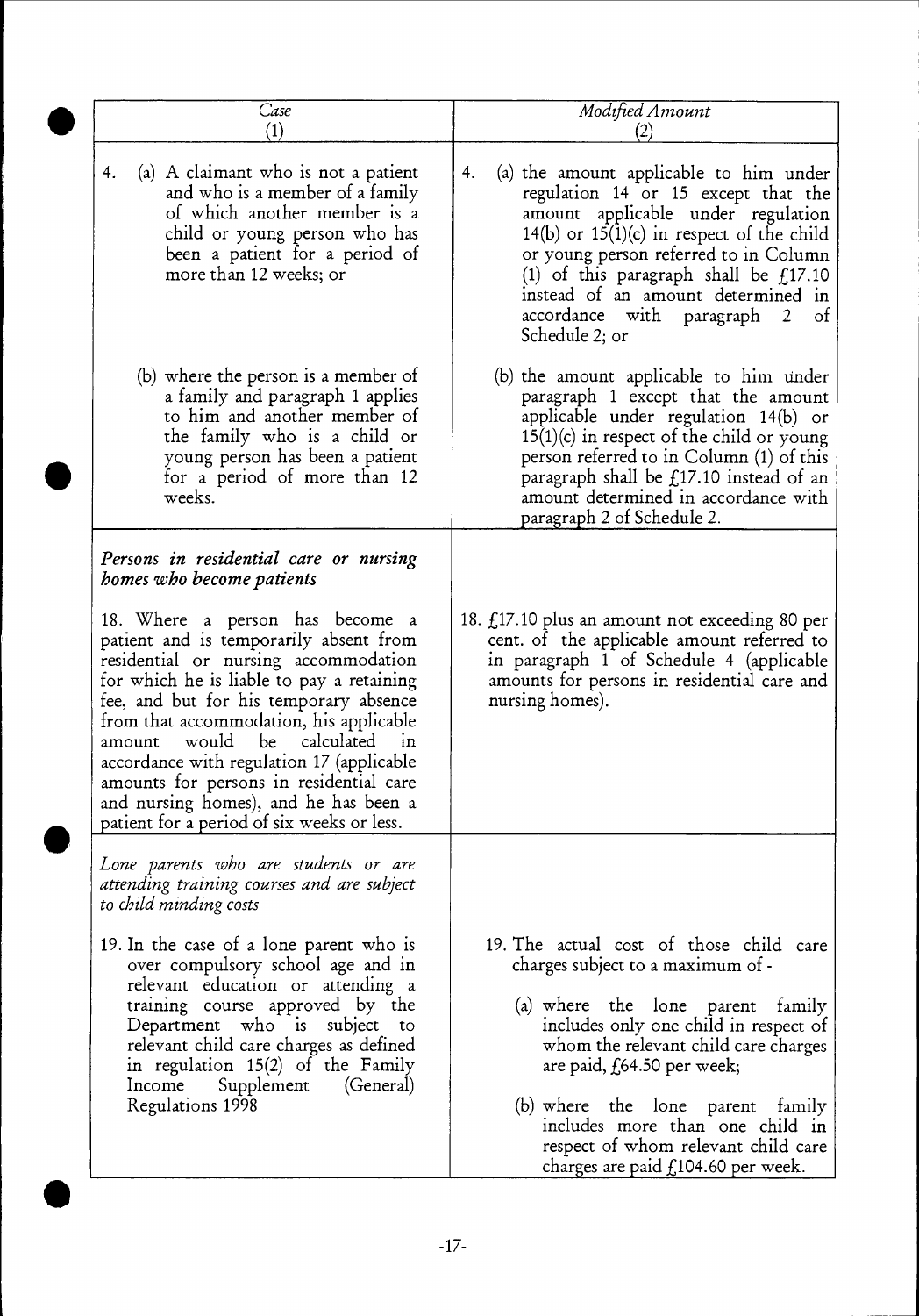#### OTHER SUMS SPECIFIED IN SCHEDULE 5 TO THE INCOME SUPPORT REGULATIONS

 $\ddot{\phantom{0}}$ 

| Paragraph in Schedule 5                                                    | Specified Sum |
|----------------------------------------------------------------------------|---------------|
| 6. Members of religious orders.                                            | Nil.          |
| Prisoners.                                                                 | Nil.          |
| 17. Persons temporarily absent from a<br>residential care or nursing home. | 80 per cent.  |

 $\bullet$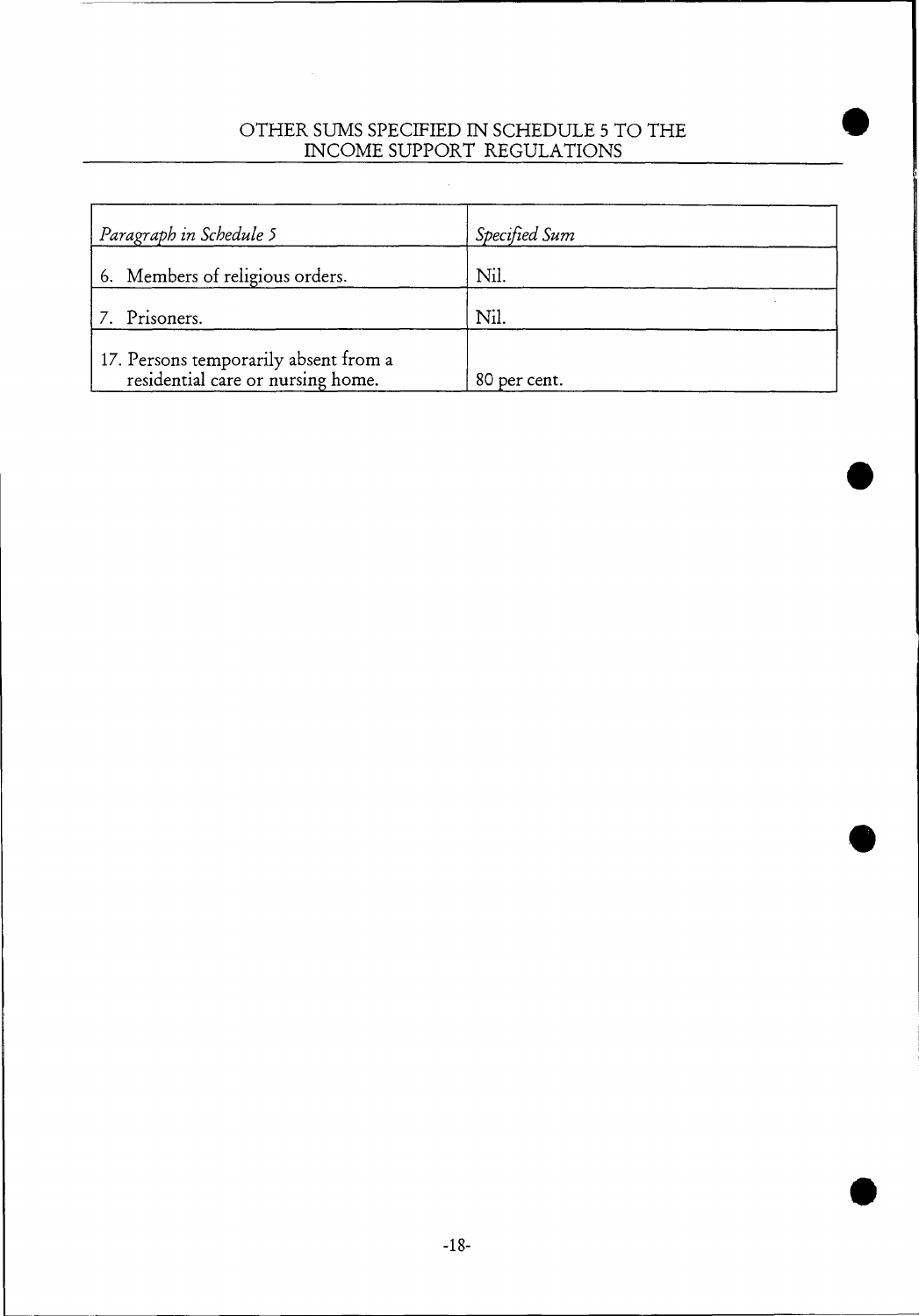## SCHEDULE 6 Article 3(11)

#### OTHER APPLICABLE AMOUNTS SPECIFIED IN INCOME SUPPORT REGULATIONS

| Provision in Income Support Regulations | Specified sum                                                                                      |
|-----------------------------------------|----------------------------------------------------------------------------------------------------|
| Regulation 19(1).                       | Applicable amount to be reduced by a sum<br>equivalent to 20 per cent. of the specified<br>amount. |
| Regulation $27(1)$ .                    | The weekly amount of housing costs is the<br>amount calculated by the formula -                    |
|                                         | $A \times B$<br>52                                                                                 |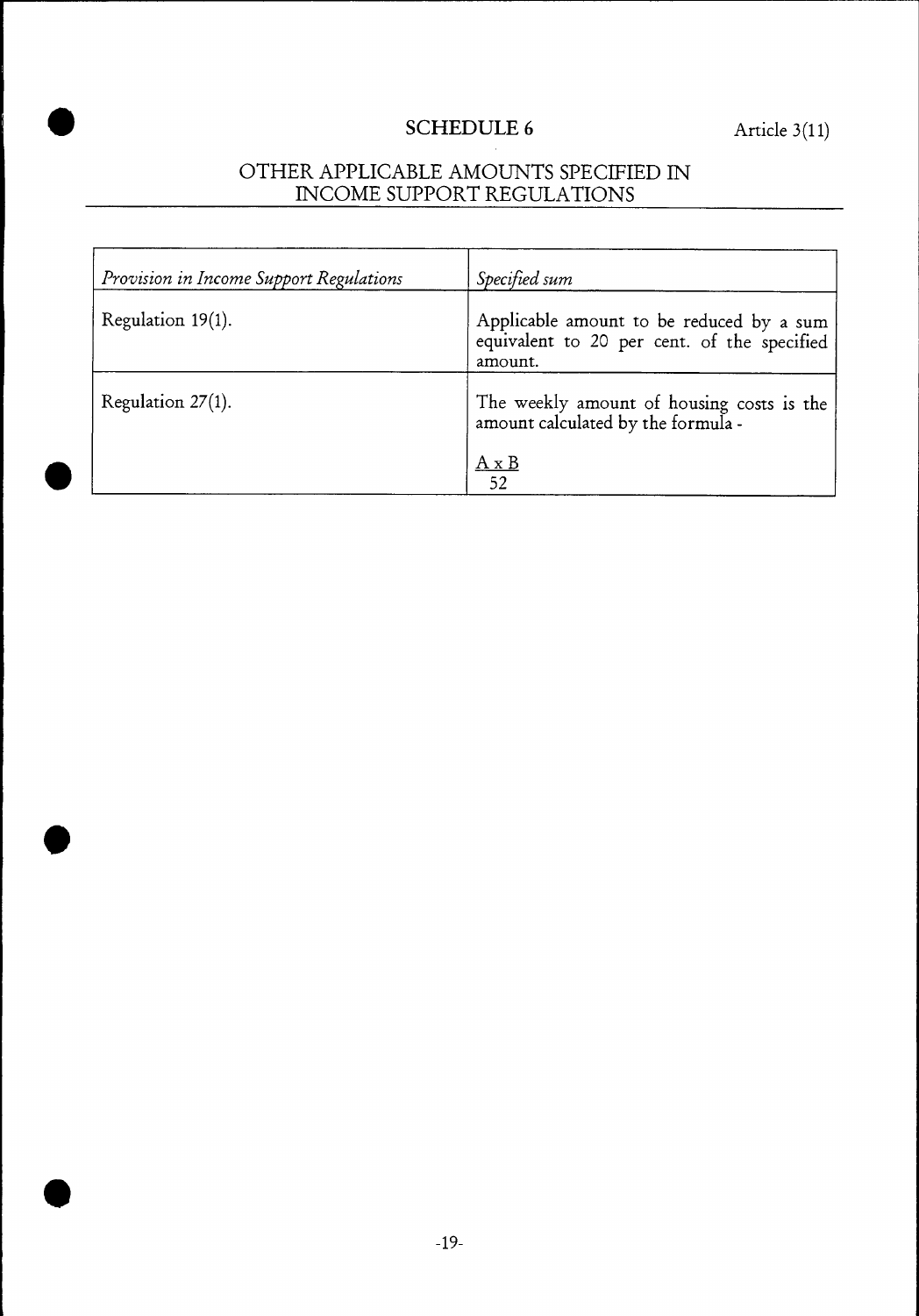## SCHEDULE 7 Article 6

#### APPLICABLE AMOUNTS SPECIFIED IN SCHEDULES 1A, 1C AND 2 OF THE SINGLE PAYMENTS REGULATIONS AS AMENDED BY THIS ORDER

#### SCHEDULE 1A *Essential furniture and household equipment*

| Column (1)<br>Item | Column(2)<br>Amount<br>£ |
|--------------------|--------------------------|
| Mattress (single)  | 70.00                    |
| Mattress (double)  | 85.00                    |
| Fire-guard         | 29.00                    |
| Safety gates       | 28.00                    |
| Pushchair          | 36.00                    |
| High chair         | 33.00                    |

#### SCHEDULE 1C *Bedding*

| Column(1)<br>Item | Column (2)<br>Amount<br>£ |
|-------------------|---------------------------|
| Blanket (single)  | 15.00                     |
| Blanket (double)  | 15.00                     |
| Pillow            | 3.00                      |
| Sheet (single)    | 2.00                      |
| Sleeping bag      | 12.00                     |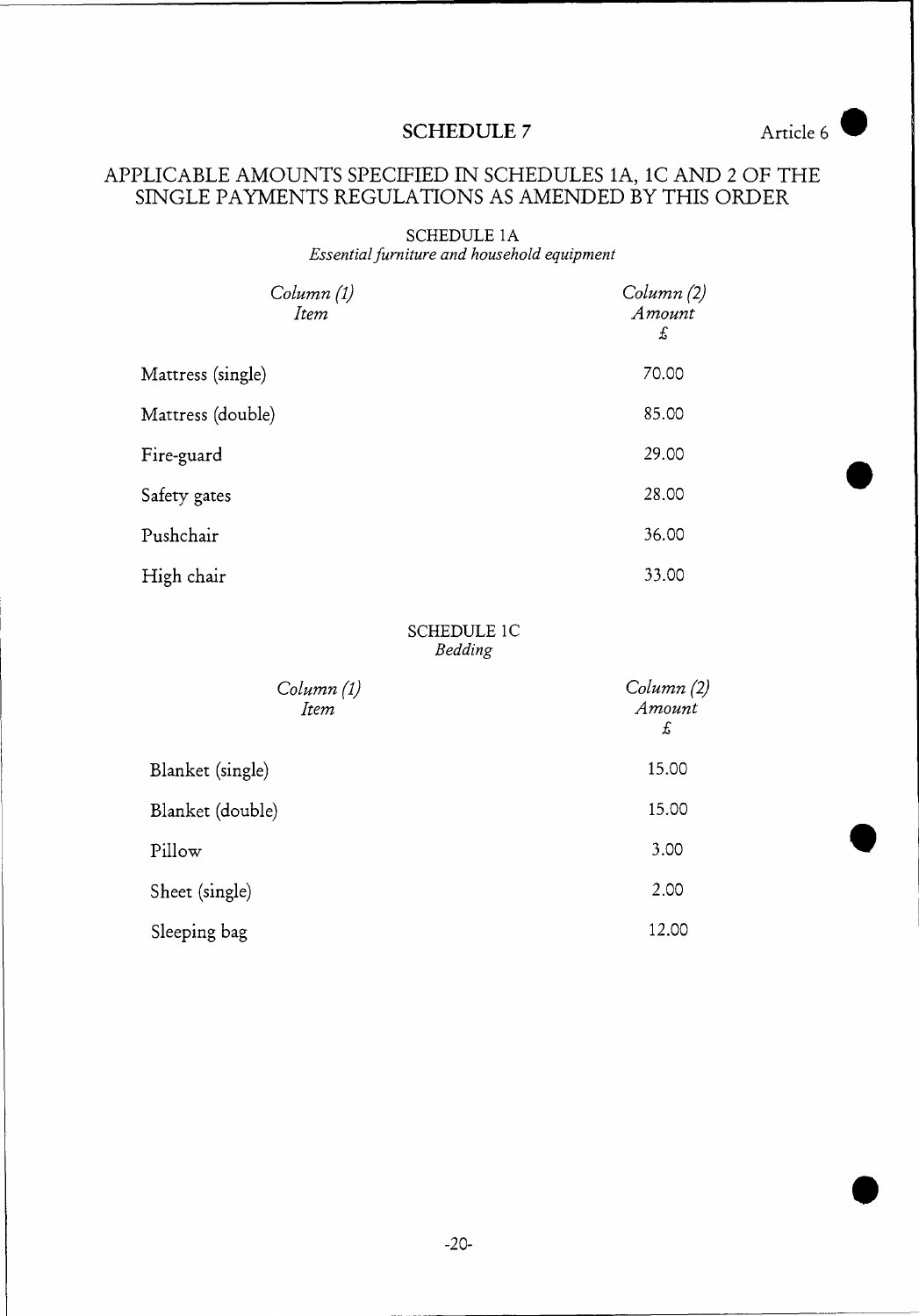#### SCHEDULE 2 *Clothing and footwear*

#### PART I *Men 's clothing and footwear*

J.

| Column(1)<br>Item        | Column(2)<br>Amount<br>£ |
|--------------------------|--------------------------|
| Anorak/overcoat/raincoat | 30.00                    |
| Sports-jacket            | 35.00                    |
| Suit                     | 100.00                   |

#### PART II *Working clothes and footwear*

| Column(1)<br>Item              | Column(2)<br>Amount<br>£ |
|--------------------------------|--------------------------|
| Boiler suit/overalls/dungarees | 12.00                    |
| Boots/shoes                    | 20.00                    |
| Donkey-jacket/overcoat         | 30.00                    |
| Suit                           | 100.00                   |
| Wellingtons                    | 10.00                    |
| Blouse                         | 13.00                    |
| Shirt and tie                  | 8.00                     |

#### PART III *Women 's clothing and footwear*

| Column(1)<br>Item        | Column(2)<br>Amount |
|--------------------------|---------------------|
| Anorak/overcoat/raincoat | 30.00               |
| Dress                    | 20.00               |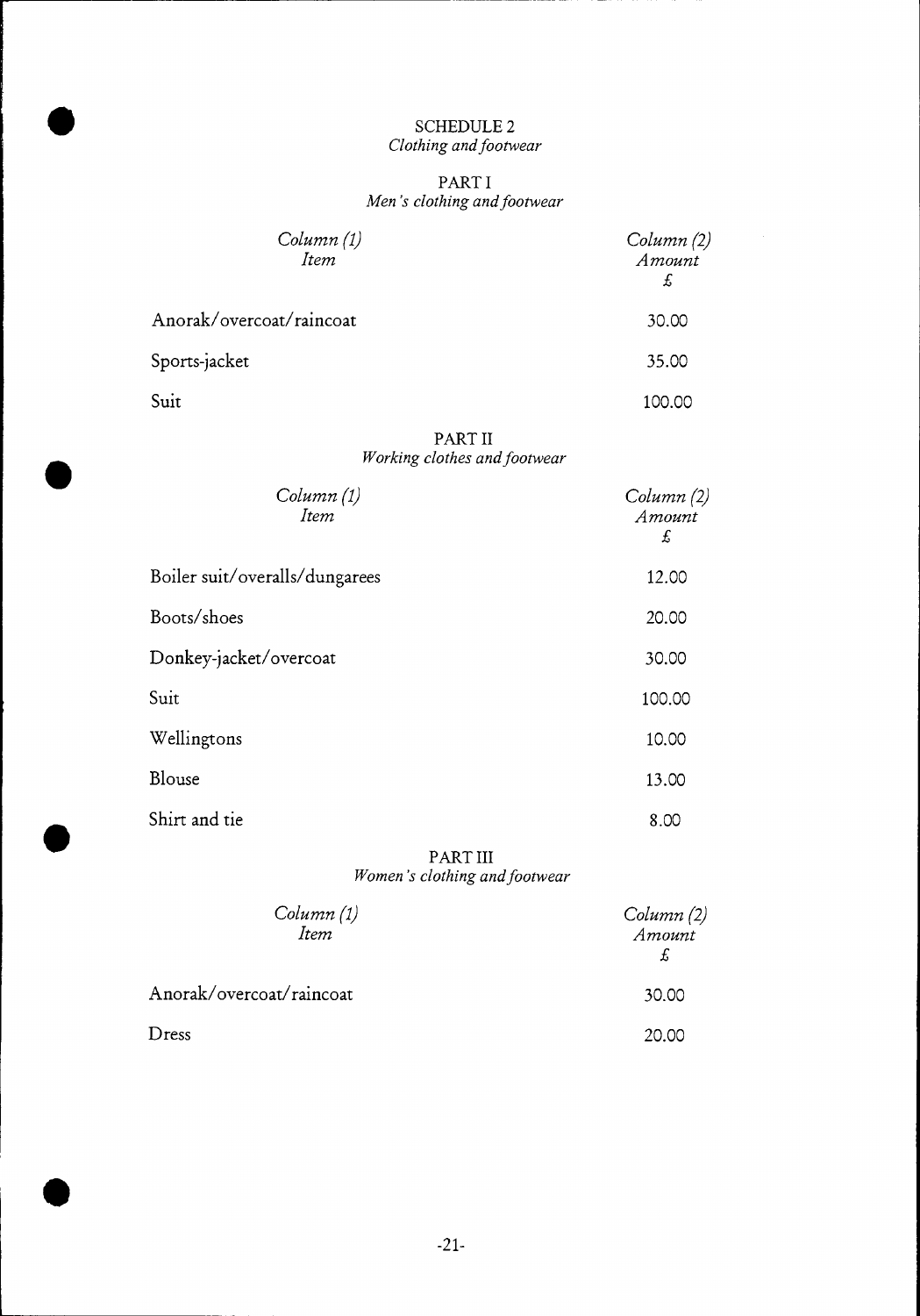#### PART IV *Boy* 's *clothing and footwear*

| Column(1)<br>Item               | Column(2)<br>Amount |
|---------------------------------|---------------------|
| Jacket/anorak/overcoat/raincoat | 20.00               |
| Underpants                      | 1.00                |
| Vest                            | 1.00                |

#### PART V *Girl's clothing and footwear*

| Column(1)<br>Item               | Column(2)<br>Amount<br>£ |
|---------------------------------|--------------------------|
| Blouse                          | 4.00                     |
| Briefs/knickers                 | 1.00                     |
| Jacket/anorak/overcoat/raincoat | 20.00                    |
| Vest                            | 1.00                     |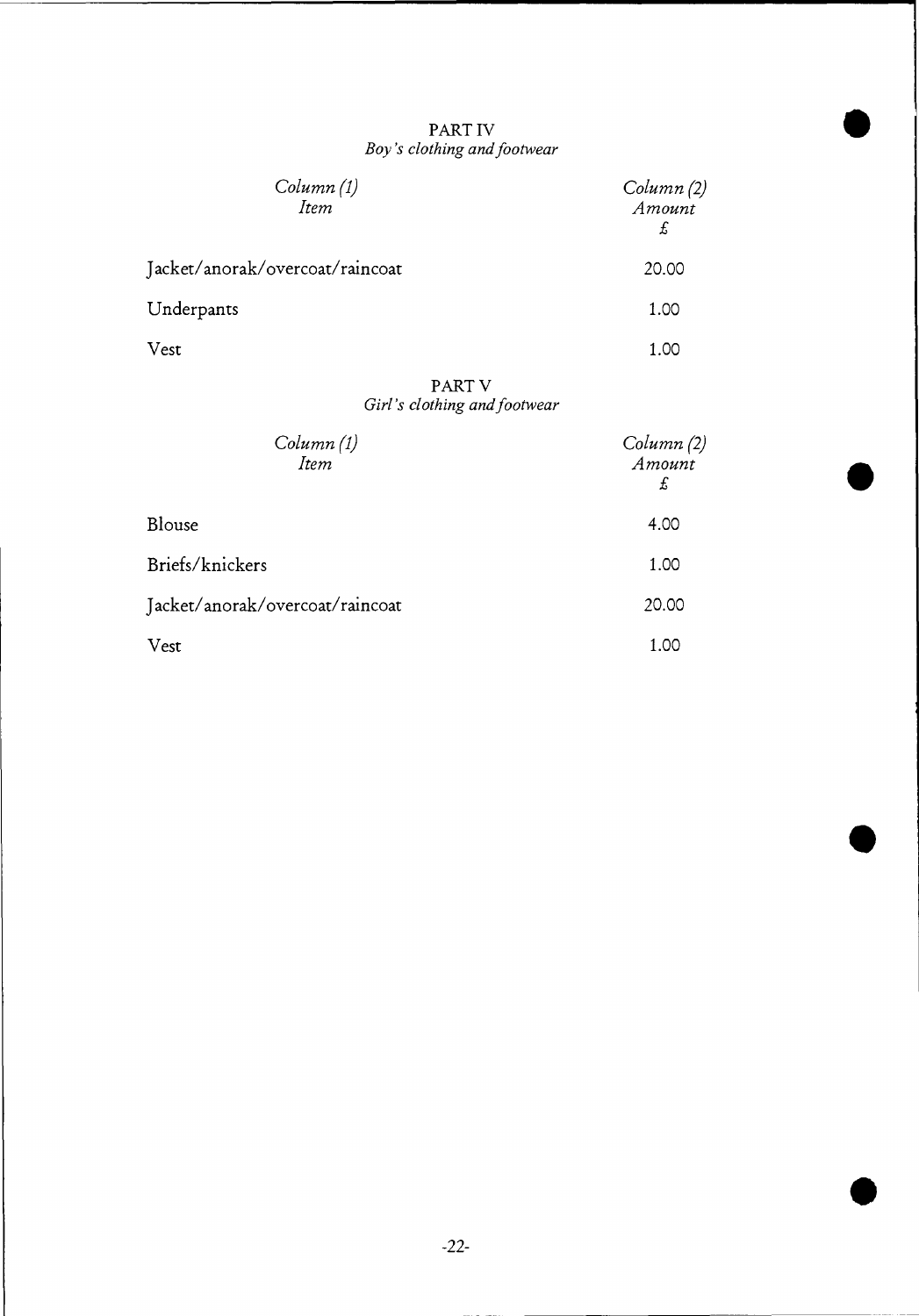# en SCHEDULE 8 Article 7(e)

#### SCHEDULE 4 TO THE FAMILY INCOME SUPPLEMENT REGULATIONS AS AMENDED BY THIS ORDER

#### SCHEDULE 4

### *Prescribed Amounts for Adult(S) and Child(Ren)*

| (1)<br>Family                                                                                                                     | (2)<br>Amount  |
|-----------------------------------------------------------------------------------------------------------------------------------|----------------|
| $1.$ Adult $(s)$ .                                                                                                                | $f$ 169.70     |
| 2. In the case of an adult or adults to<br>whom regulation $52(1)(b)$ applies<br>(person working more than 30 hours<br>per week). | f,16.30        |
| 3. (a) for the first child;                                                                                                       | (a) $f7.20$    |
| (b) for each child additional to the<br>first.                                                                                    | (b) $f$ (22.70 |

•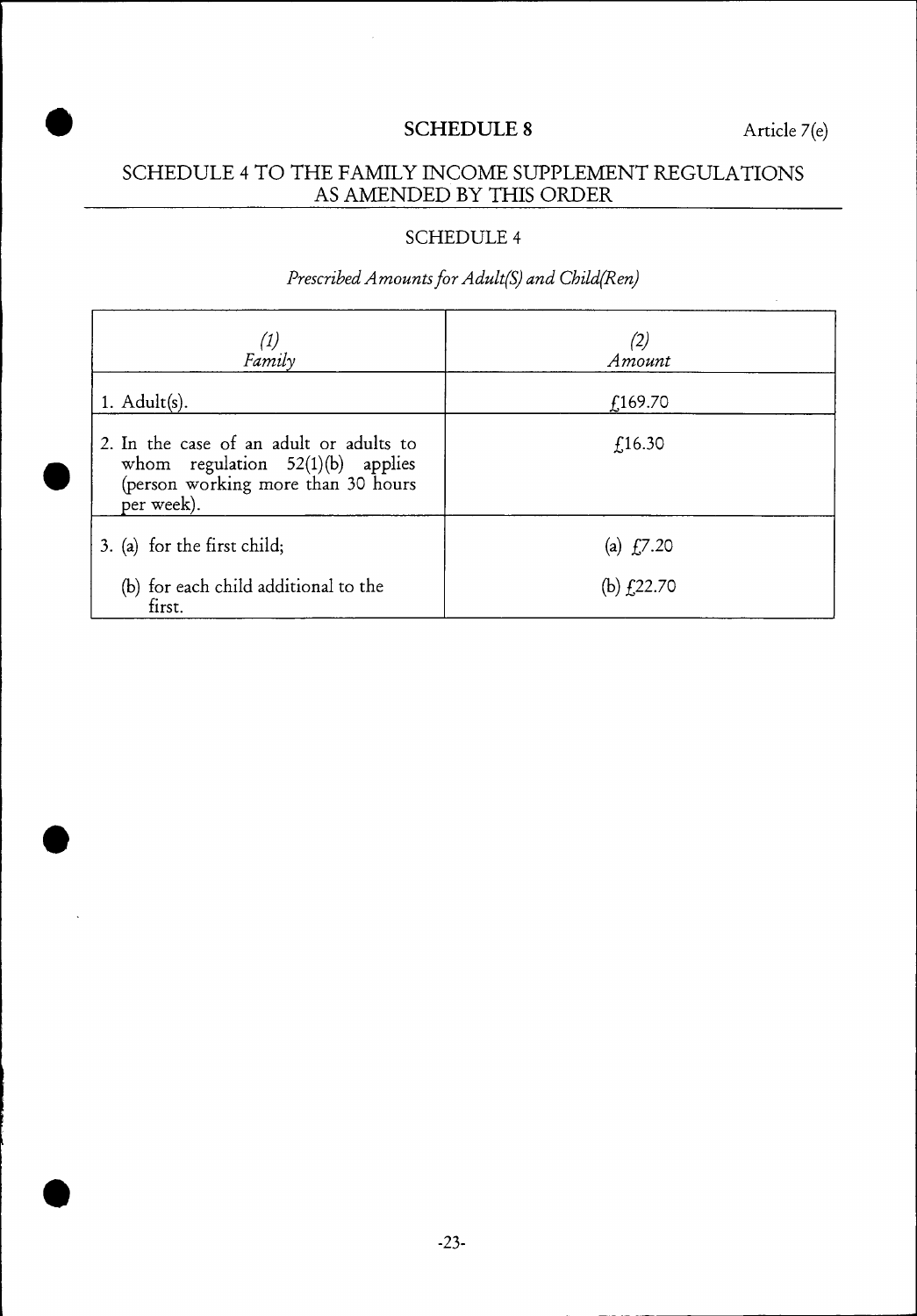## **SCHEDULE 9** Article 7(f)

#### SCHEDULE 5 TO THE FAMILY INCOME SUPPLEMENT REGULATIONS AS AMENDED BY THIS ORDER

#### SCHEDULE 5

#### *Housing Costs*

#### PART I

#### *Prescribed amounts for housing costs specified in Part VI*

*1.* The weekly prescribed amounts of housing costs specified in column (2) in the Table below shall be the weekly prescribed amounts for the purposes of Part VI of these Regulations.

| Column(1)                                                                                                                                             | Column (2)                                                                                        |
|-------------------------------------------------------------------------------------------------------------------------------------------------------|---------------------------------------------------------------------------------------------------|
| Housing cost                                                                                                                                          | Amount                                                                                            |
| 1. Where the claimant satisfies the<br>condition in regulation $54(2)$ .                                                                              | 1. the full amount of rent and rates                                                              |
| 2. Where the claimant satisfies the<br>condition<br>regulation<br>54(3)<br>$\ln$<br>excluding those items specified in<br>regulation 58 and $63(1)$ . | 2. the full amount of loan interest and rates<br>or rent and rates up to a maximum of<br>f(61.55) |
| Maintenance and insurance                                                                                                                             |                                                                                                   |
| 3. Where the claimant satisfies the<br>conditions in regulation 58.                                                                                   | 3. $f7.40$                                                                                        |
| Non-householder's contribution                                                                                                                        |                                                                                                   |
| 4. The amount payable under regulation<br>$63(1)$ .                                                                                                   | 4. $f(9.60)$                                                                                      |
| Board and lodging                                                                                                                                     |                                                                                                   |
| 5. Where the claimant and any member<br>of the family are in board and lodging<br>accommodation<br>specified<br>1n<br>regulation 64.                  | 5. f <sub>3</sub> 32.20                                                                           |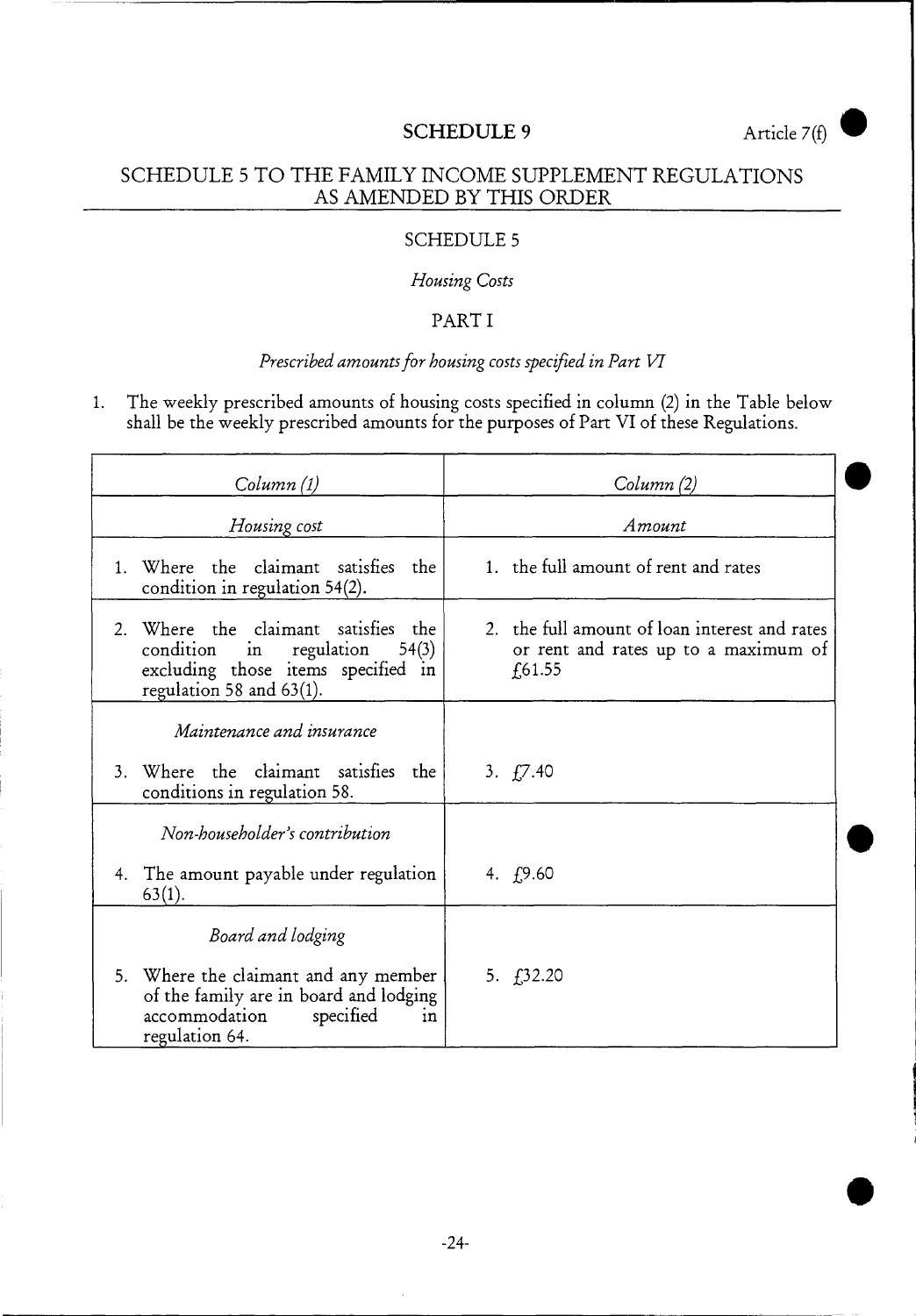#### PART II

### *Weekly prescribed amounts of deductions specified in Part VI*

2. The weekly prescribed amounts of deductions specified in column (2) in the Table below shall be the weekly prescribed amounts for the purposes of regulations 56 and 62 of Part VI of these Regulations.

| Column (1)                                                                         | Column (2)        |  |
|------------------------------------------------------------------------------------|-------------------|--|
| Reduction in prescribed amounts<br>for rent                                        |                   |  |
| $1.(a)$ for heating,                                                               | 1. (a) $f(12.30)$ |  |
| (b) for lighting,                                                                  | $(b) f$ 0.90      |  |
| (c) for cooking,                                                                   | (c) $f1.50$       |  |
| (d) for hot water.                                                                 | (d) f1.50         |  |
| Reduction in prescribed amounts<br>applicable for certain occupants of<br>the home |                   |  |
| 2. (a) where regulation $62(2)(a)(i)$<br>applies,                                  | 2. (a) $f2.95$    |  |
| (b) where regulation $62(2)(a)(ii)$<br>applies,                                    | (b) f1.40         |  |
| (c) where regulation $62(2)(a)(iii)$<br>applies.                                   | (c) $f$ 0.40      |  |
| 3. Where the conditions<br>1n<br>regulation 62(4) apply.                           | 3. $f15.90$       |  |

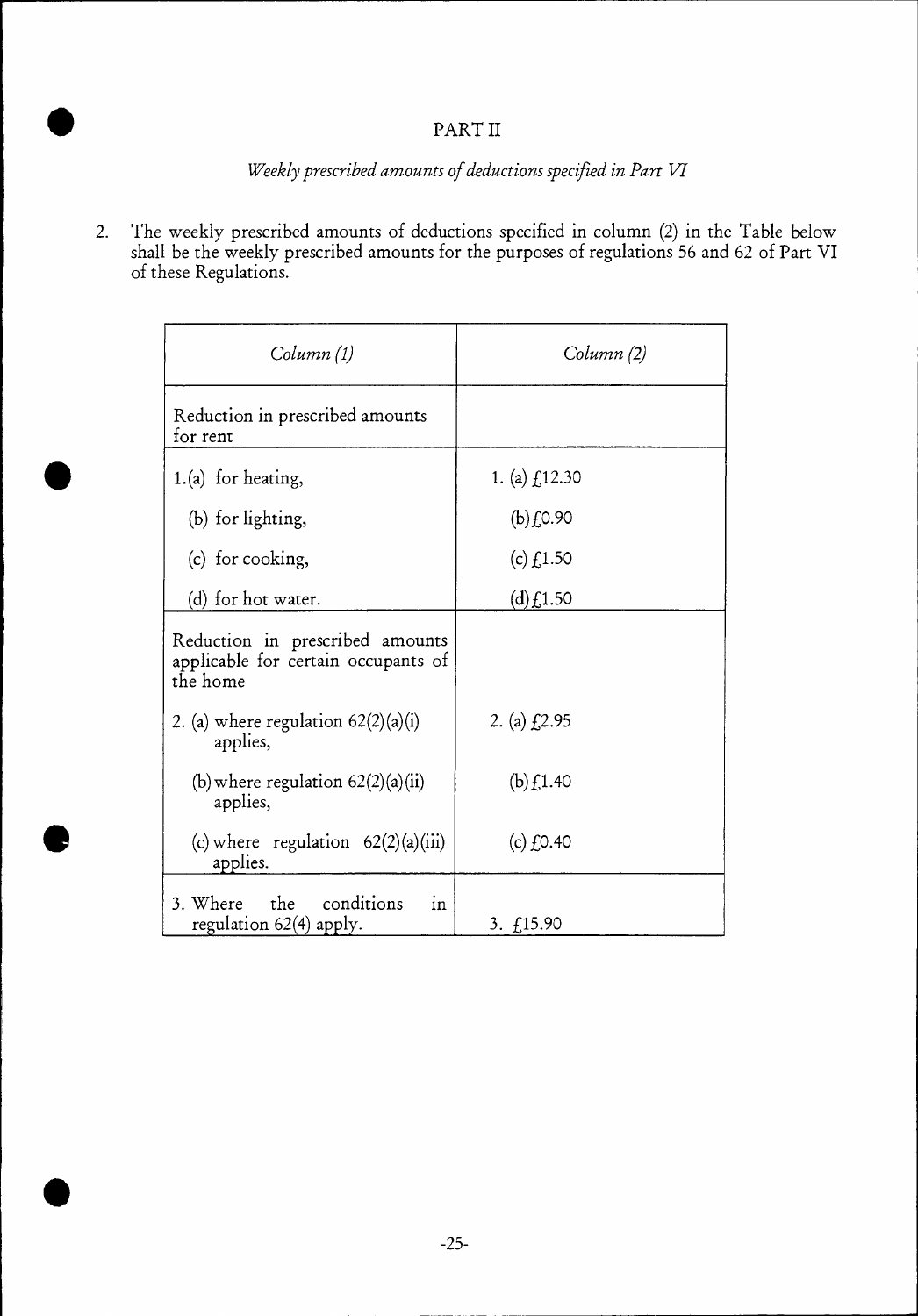## SCHEDULE 10 Article 9(4)

#### SCHEDULE 1 TO THE JOBSEEKER'S ALLOWANCE REGULATIONS AS AMENDED BY THIS ORDER

#### SCHEDULE 1

#### PERSONAL ALLOWANCES

#### PART I

## *Single Claimant Or Couple*

|        | Person or couple                                                                                   |     | Amount  |
|--------|----------------------------------------------------------------------------------------------------|-----|---------|
| 1. (a) | Couple                                                                                             | (a) | f.98.50 |
| (b)    | single and aged over 18 (or less than<br>18 with a dependant or responsible for<br>housing costs); |     | f,64.05 |
| (c)    | single and aged less than 19 without<br>a dependant and not responsible for<br>housing costs       |     | f.37.65 |

#### PART II

## *Child or Young Person*

| 'a  | under $5$ ;                   | f12.90<br>(a)  |
|-----|-------------------------------|----------------|
| (b) | under 11 but not less than 5; | £8.10;         |
|     | (c) 11 or over but under 16;  | (c) $f18.50$ ; |
|     | (d) 16 or over but under 18;  | (d) $f24.55$ ; |
| le  | 18 or over.                   | £35.95.        |

**e**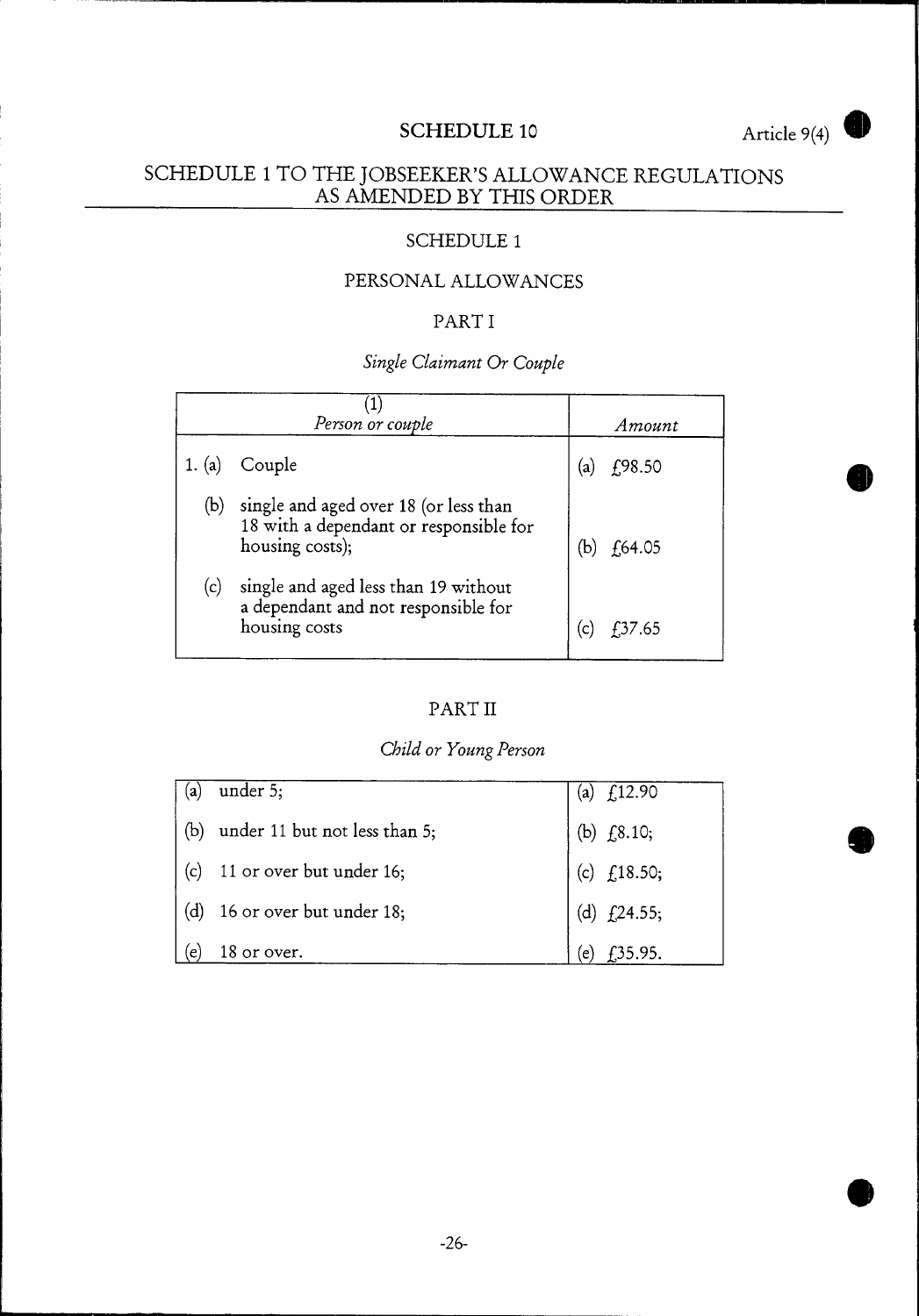#### SCHEDULE 11 Article 9(5)

#### PARTS II, III AND V OF SCHEDULE 2 TO THE JOBSEEKER'S ALLOWANCE REGULATIONS AS AMENDED BY THIS ORDER

#### PART II

#### TABLE

#### *Weekly amounts of housing costs specified under Part I*

| Column(1)                                                                                 | Column (2)                                                                                             |
|-------------------------------------------------------------------------------------------|--------------------------------------------------------------------------------------------------------|
| Housing cost                                                                              | Amount                                                                                                 |
| (5) Where the claimant satisfies the<br>condition in paragraph (2) above.                 | (5) The full amount of rent and rates.                                                                 |
| (6) Where the claimant satisfies -                                                        | $(6) -$                                                                                                |
| (a) the condition in paragraph $(3)(a)$<br>above,                                         | (a) the full amount of rent and rates up to<br>a maximum of $f(61.55)$ ;                               |
| (b) the condition in paragraph $(3)(b)$<br>above.                                         | (b) the full amount of loan interest and<br>rates or rent and rates up to a<br>maximum of $f(61.55)$ . |
| (7) Where the claimant satisfies all of the<br>conditions in paragraph (4) above.         | The full amount of loan interest and rates<br>(7)<br>or rent and rates up to a maximum of<br>f(65.15.  |
| Maintenance and insurance                                                                 |                                                                                                        |
| Where the claimant satisfies the<br>(8)<br>conditions in paragraph 4 of this<br>Schedule. | $(8)$ $f$ 7.40.                                                                                        |

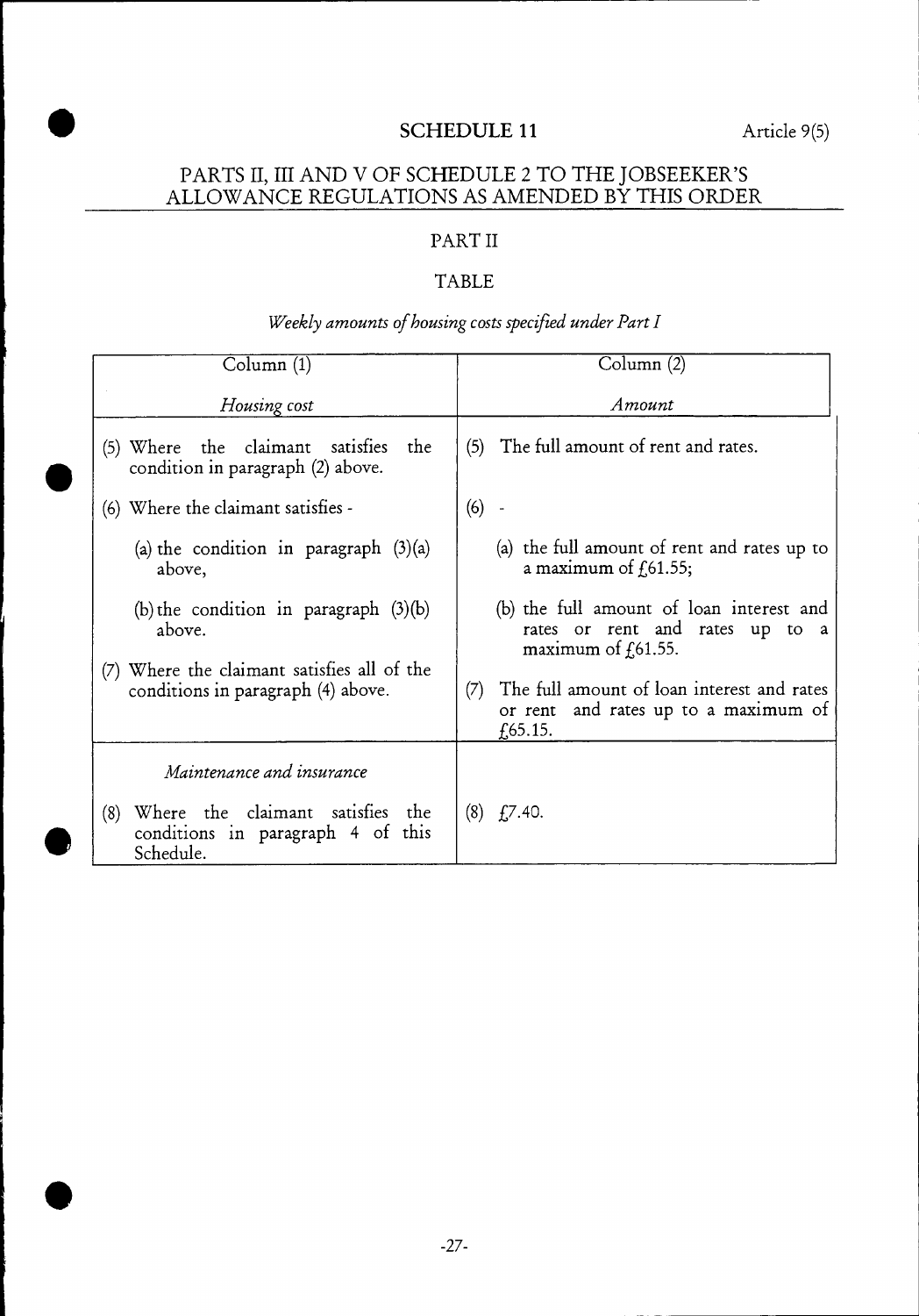#### PART III

### *Weekly Amounts of Deductions Specified in Part I*

13. -

(1) The weekly amounts of deductions specified in column (2) below shall be the weekly amounts for the purposes of Part I of this Schedule.

| Column(1)                                                            | Column(2)          |
|----------------------------------------------------------------------|--------------------|
| Rent                                                                 | Amount             |
| $(2)(a)$ for heating,                                                | $(2)$ (a) $f12.30$ |
| (b) for lighting,                                                    | (b) $f(0.90)$      |
| (c) for cooking,                                                     | (c) $f(1.50)$      |
| (d) for hot water.                                                   | (d) $f_{.}1.50$    |
| Reduction in amounts applicable for certain<br>occupants of the home |                    |
| $(3)$                                                                |                    |
| (4) Where the conditions in paragraph $9(4)(c)$<br>apply.            | (4) f9.60          |
| (5) Where the conditions in paragraph $9(4)(d)$<br>apply.            | $(5)$ $f31.85$     |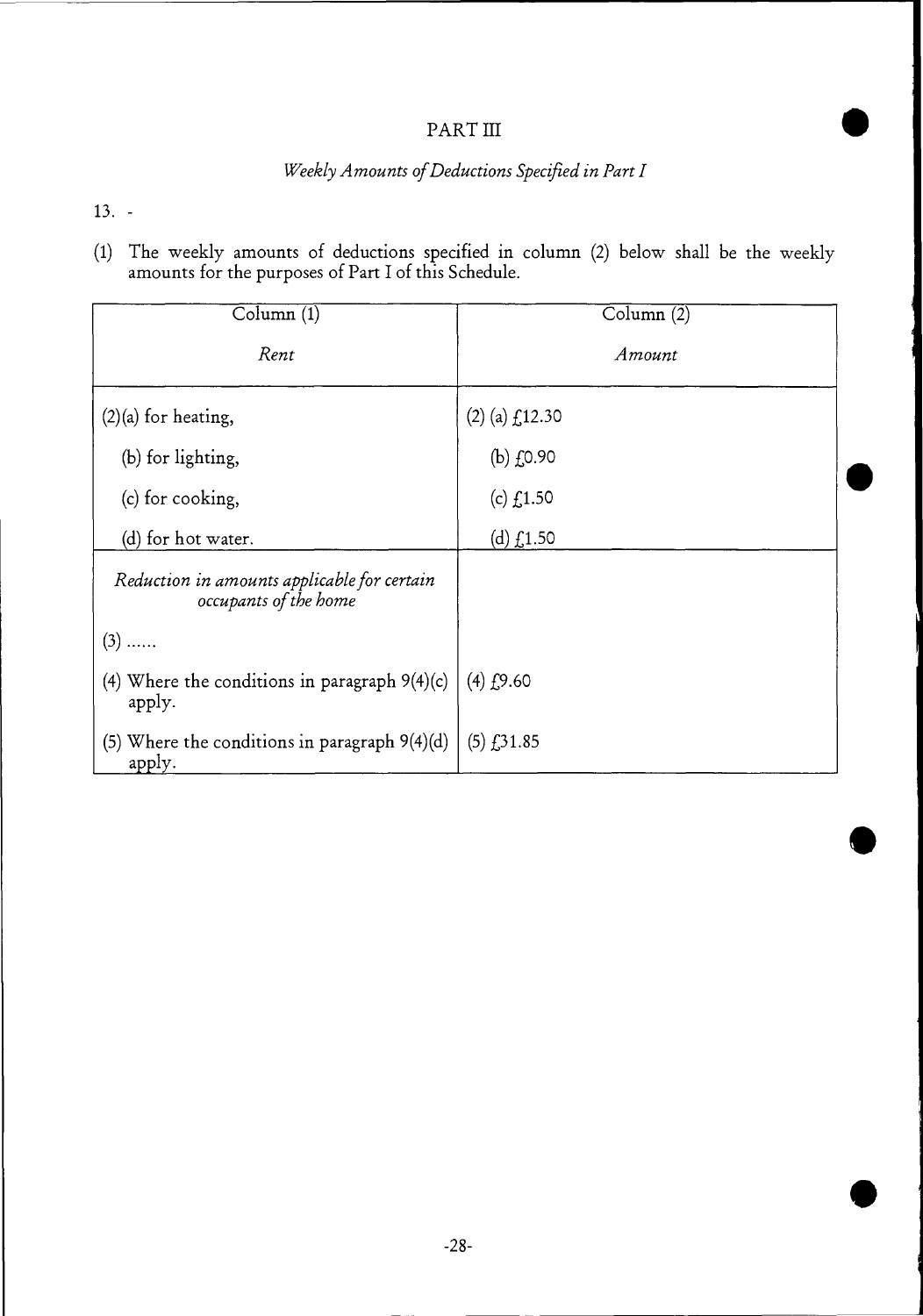#### PART V

#### *Applicable Amounts of Board and Lodging Specified in Part IV*

15. -

(1) The weekly amounts specified in column (2) below in respect of each person or couple specified in column (1) shall be the weekly amounts specified for the purposes of Part IV of this Schedule (board and lodging).

| Column(1)                                                               | Column(2)                                                                                                             |
|-------------------------------------------------------------------------|-----------------------------------------------------------------------------------------------------------------------|
| Person or couple                                                        | Amount                                                                                                                |
| single claimant aged;<br>(2)(a)                                         | $(2)(a)$ the full weekly amount of the charge for<br>board and lodging subject to a maximum<br>amount of $f$ , 85.95; |
| (b)<br>couple.                                                          | (b) the full weekly amount of the charge for<br>board and lodging subject to a maximum<br>amount of f,127.55.         |
| specified<br>(3) Personal Allowances<br>$\ln$<br>paragraph $14(1)(b)$ - | (3)                                                                                                                   |
| single claimant;<br>(a)                                                 | (a) $f119.70$ ;                                                                                                       |
| (b) couple.                                                             | (b) $f39.40$ .                                                                                                        |
| (4) Meal Allowance -                                                    |                                                                                                                       |
| amount payable under paragraph<br>(a)<br>14(3)(a);                      | (a) the actual cost of such meals calculated<br>on a weekly basis;                                                    |
| (b)<br>amount payable under paragraph<br>$14(3)(b)$ -                   | (b)                                                                                                                   |
| for breakfast;<br>(i)                                                   | (i)<br>$f1.75$ ;                                                                                                      |
| (ii)<br>for midday meals;                                               | f <sub>1</sub> 2.40;<br>(ii)                                                                                          |
| (iii)<br>for evening meals.                                             | $f2.40$ .<br>(iii)                                                                                                    |

(5) The amounts specified in sub-paragraphs (2) to (4) above, when aggregated, are subject to an overall maximum of £105.60 in the case of a single claimant and £166.95 in the case of a couple.

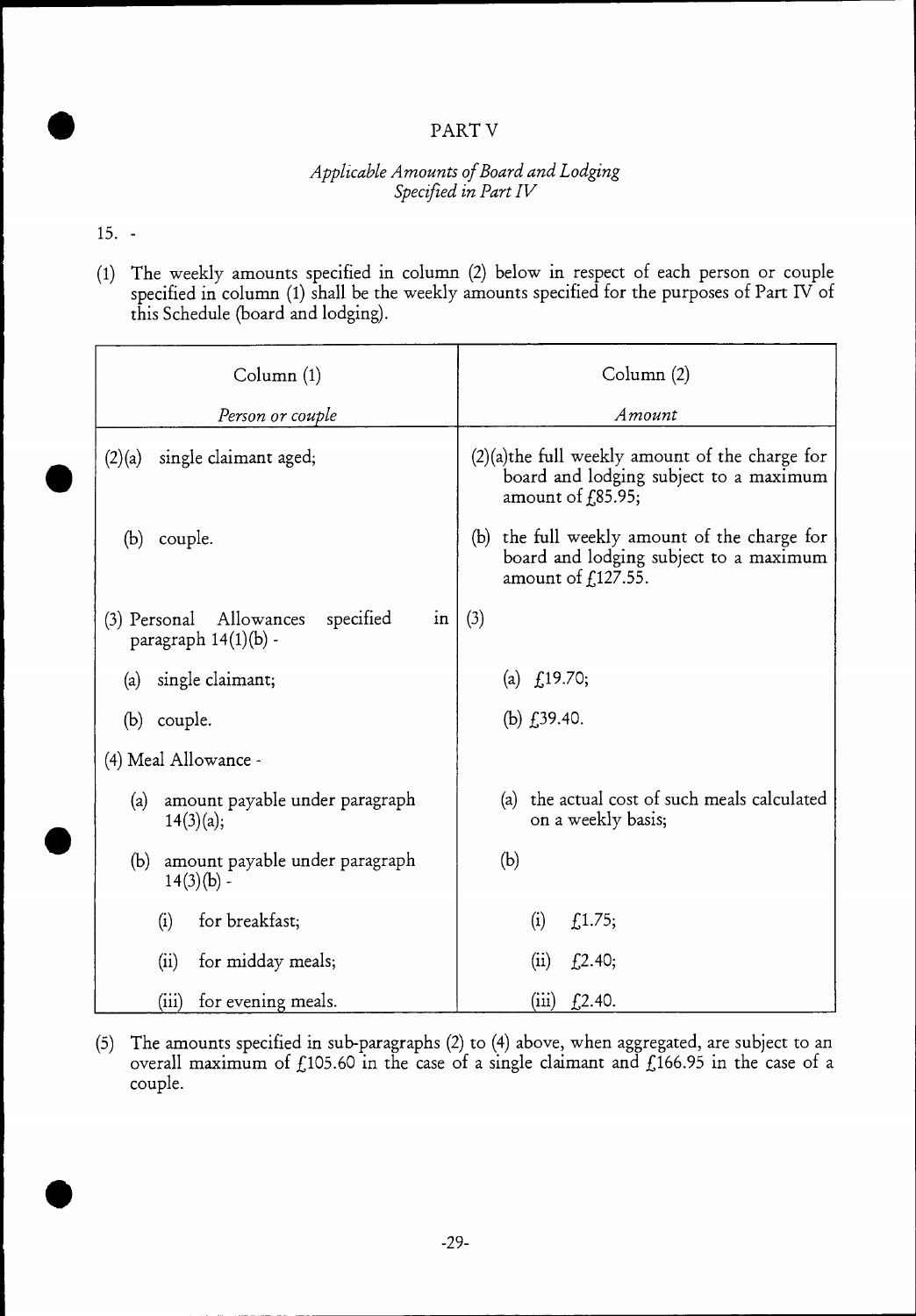## SCHEDULE 12 Article 9(7)

**•** 

#### THE TABLE TO SCHEDULE 3 TO THE JOBSEEKER'S ALLOWANCE REGULATIONS AS AMENDED BY THIS ORDER

#### SCHEDULE 3

#### *Premiums*

#### Table

| Premium                                                                       | Amount                                                                                                                                       |
|-------------------------------------------------------------------------------|----------------------------------------------------------------------------------------------------------------------------------------------|
| 20. (1) Pensioner premium for persons aged under 75 -                         | (1)                                                                                                                                          |
| (a) where the claimant satisfies the condition in<br>paragraph $10(a)$ ;      | (a) $f123.45$                                                                                                                                |
| (b) where the claimant satisfies the condition in $\vert$<br>paragraph 10(b). | (b) $f, 33.45$                                                                                                                               |
| (2) Pensioner premium for persons aged $75$ and<br>over -                     | (2)                                                                                                                                          |
| where the claimant satisfies the condition in<br>paragraph 11;                | $f$ 41.55                                                                                                                                    |
| (3) Disability premium -                                                      | (3)                                                                                                                                          |
| where the claimant satisfies the condition in<br>paragraph 13;                | f, 33.45                                                                                                                                     |
| (4) Severe disability premium -                                               | (4)                                                                                                                                          |
| where the claimant satisfies the condition in<br>paragraph 15;                | $f_{10.00}$                                                                                                                                  |
| (5) Enhanced severe disability premium -                                      | (5)                                                                                                                                          |
| where the claimant satisfies the condition in<br>paragraph 15A.               | $f$ , 30.75                                                                                                                                  |
| (6) Disabled child premium.                                                   | $f14.80$ in respect of each child or<br>(6)<br>young person in respect of<br>whom the conditions specified<br>in paragraph 16 are satisfied. |
| (7) Carer premium.                                                            | £14.35 in respect of each person<br>(7)<br>who satisfies the condition in<br>paragraph 17.                                                   |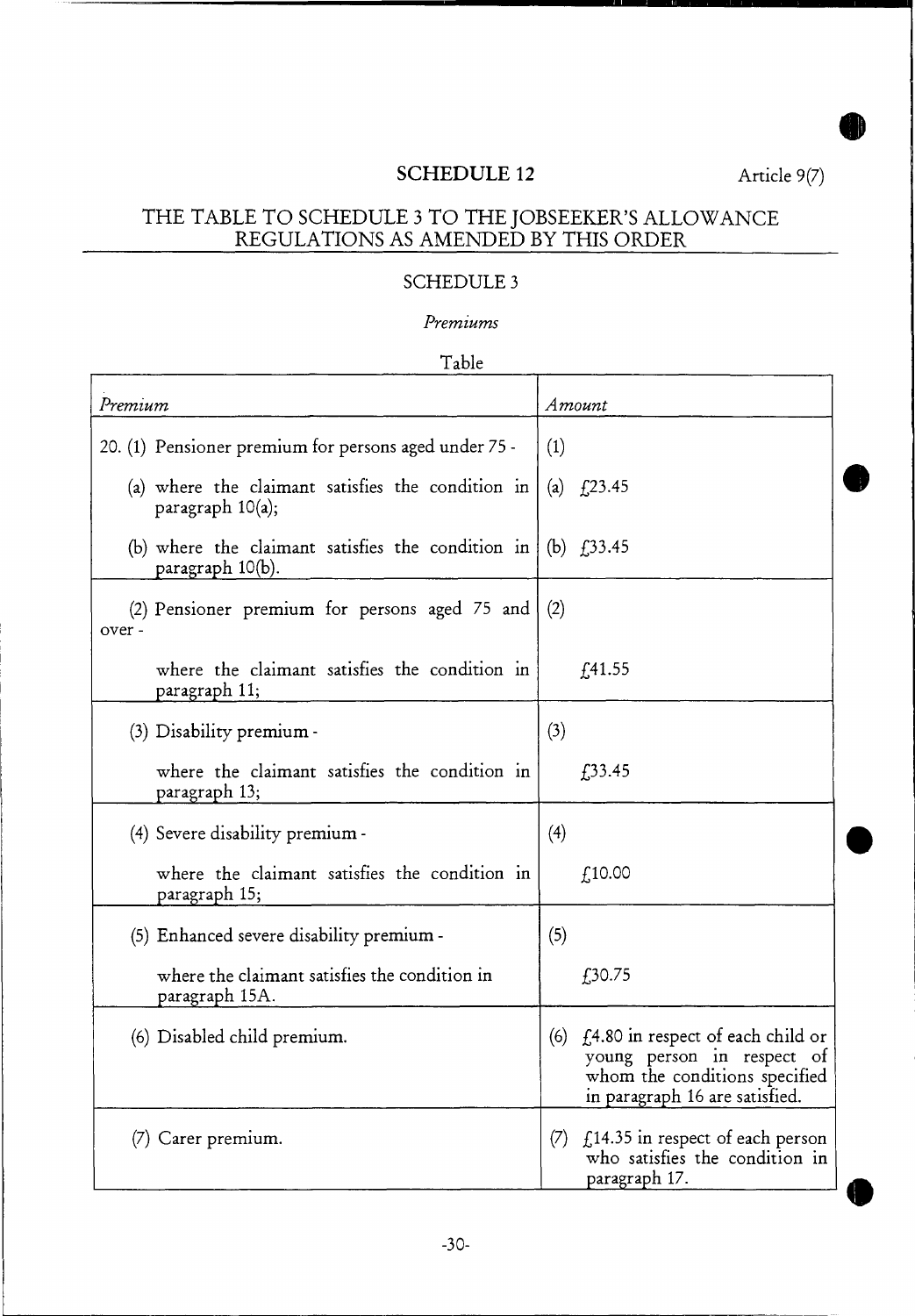| Premium                                                                                     | Amount                   |
|---------------------------------------------------------------------------------------------|--------------------------|
| (8) Blindness premium -                                                                     | (8)                      |
| (a) where the claimant satisfies the condition in<br>paragraph $17A(1)(a)$ ;                | (a)<br>$f_{1,2}^{21.60}$ |
| (b) where the claimant satisfies the condition in $ (b)$ $f(21.60)$<br>paragraph 17A(1)(b); |                          |
| (c) where the claimant satisfies the condition in $(c)$<br>paragraph $17A(1)(c)$ .          | f(10.15)                 |
| (9) Mobility premium -                                                                      | (10)                     |
| (a)where the claimant satisfies the conditions in $ (a)$ f.37.40;<br>paragraph 17B(a);      |                          |
| (b) where the claimant satisfies the conditions in $($ b) $f_1$ 23.20.<br>paragraph 17B(b). |                          |

•

•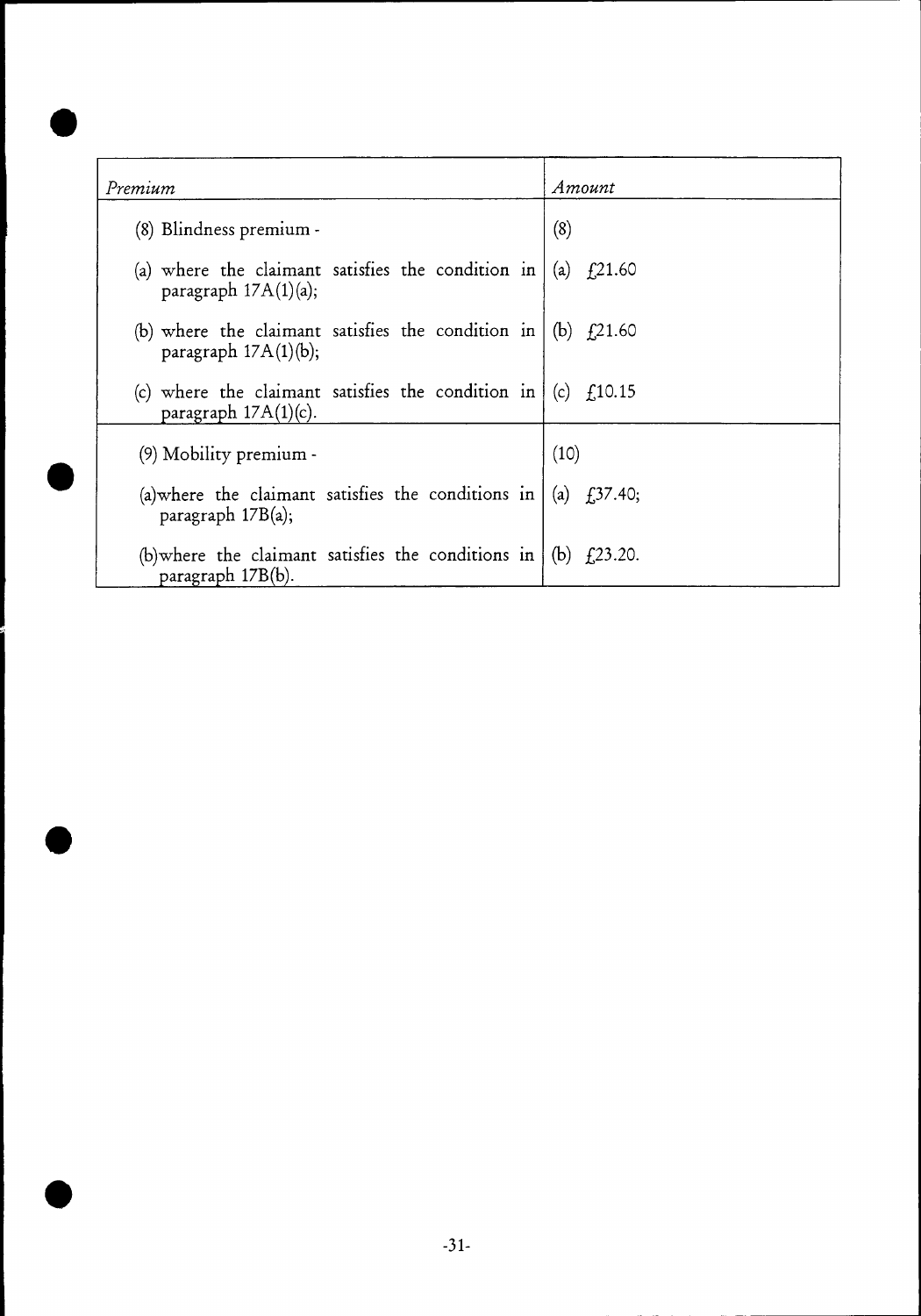•

•

#### SCHEDULE 13 Article 9(8)

#### PROVISIONS IN SCHEDULE 4 TO THE JOBSEEKER'S ALLOWANCE REGULATIONS AS AMENDED BY THIS ORDER

#### SCHEDULE 4

#### *Applicable Amounts for Persons in Residential Care and Nursing Homes*

1. The weekly amounts specified in Column (2) below in respect of each person specified in column (1) shall be the weekly amounts specified for the purposes of regulation 86 (applicable amounts for persons in residential care and nursing homes).

| Column (1)                                                                                                | Column (2)                                                                            |
|-----------------------------------------------------------------------------------------------------------|---------------------------------------------------------------------------------------|
| Person                                                                                                    | Amount                                                                                |
| (a) in respect of a person in a home run by<br>the Department;                                            | the actual weekly charge for the home<br>(a)<br>subject to a maximum of $f(233.73)$ ; |
| respect of a<br>$(b)$ in<br>$\ln a$<br>person<br>voluntary/charitable/<br>commercial<br>residential home; | (b) the actual weekly charge for the home<br>subject to a maximum of f.210.55;        |
| (c) in the case of a person in a nursing home.                                                            | the actual weekly charge for the home<br>(c)<br>subject to a maximum of $f1364.15$ .  |

2. Notwithstanding the provisions specified in paragraphs (a) to (c) above, an amount payable for persons in residential and nursing homes may be determined by the Department as being appropriate either generally or in the particular circumstances of any case.

Personal expenses

- 3. The allowance for personal expenses for the claimant and each member of his family referred to in paragraph 1 above shall be -
	- (a) for the claimant  $f(18.65)$ , and if he has a partner, for his partner,  $f(18.65)$ ;
	- (b) for a young person aged 18,  $f$ , 15.15;
	- (c) for a young person aged under 18 but over 16,  $f<sub>10.55</sub>$ ;
	- (d) for a child aged under 16 but over 11,  $f(9.05)$ ;
	- (e) for a child aged under 11,  $f<sub>6</sub>$ .25.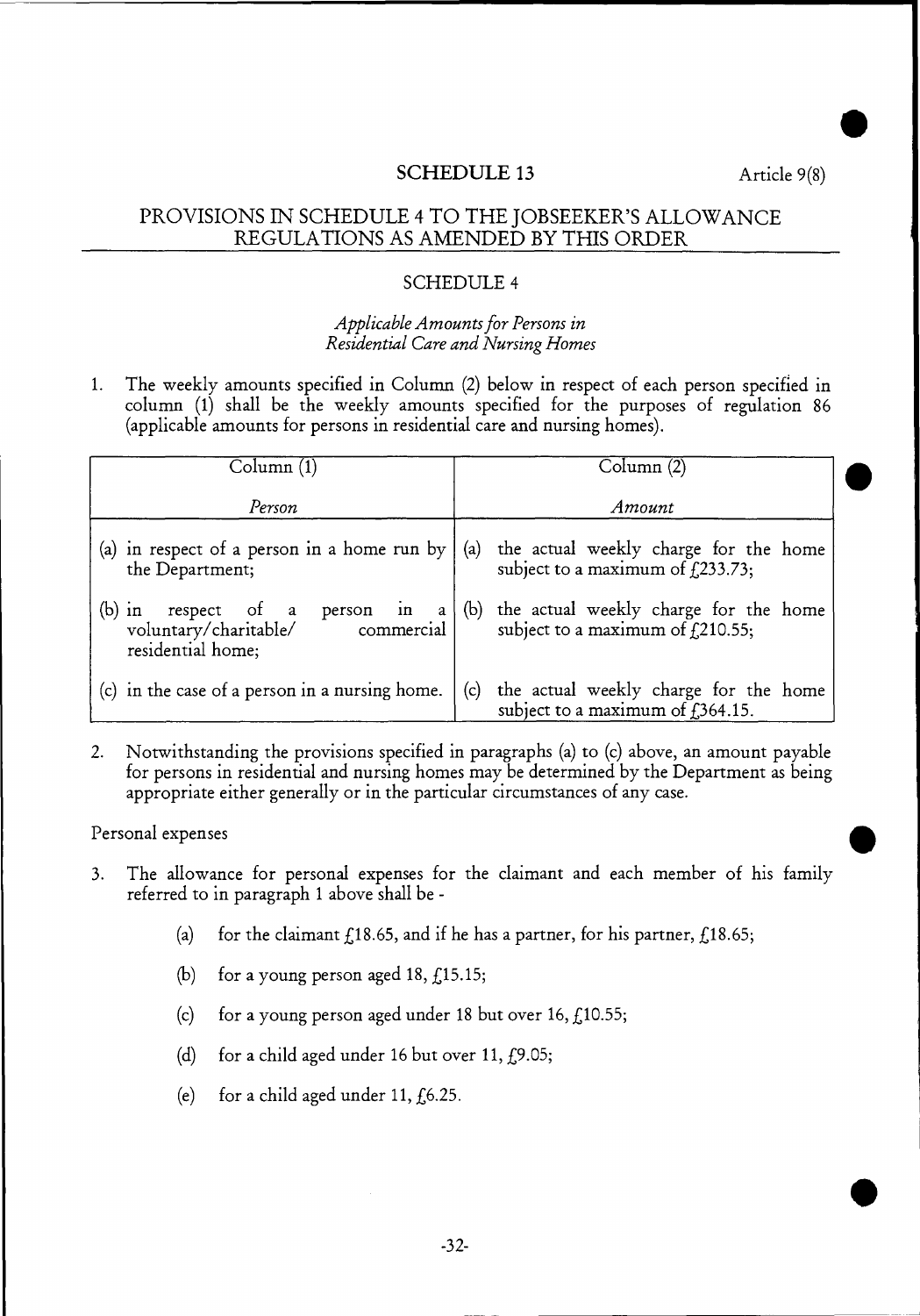## SCHEDULE 14 Article 9(9)

•

•

#### PROVISIONS IN SCHEDULE 5 TO THE JOBSEEKER'S ALLOWANCE REGULATIONS AS AMENDED BY THIS ORDER

#### SCHEDULE 5

#### *Applicable Amounts in Special Cases*

| Column(1)                                                                                                                                                                                                         |    | Column(2)                                                                                                                                                                                                                                                                                                                                                                    |
|-------------------------------------------------------------------------------------------------------------------------------------------------------------------------------------------------------------------|----|------------------------------------------------------------------------------------------------------------------------------------------------------------------------------------------------------------------------------------------------------------------------------------------------------------------------------------------------------------------------------|
| <u>Person other than claimant who is a patient</u>                                                                                                                                                                |    |                                                                                                                                                                                                                                                                                                                                                                              |
| 1. Subject to paragraphs 2 and 16, a person<br>who has been a patient for more than 6<br>weeks and who is -                                                                                                       | 1. |                                                                                                                                                                                                                                                                                                                                                                              |
| (a) a member of a couple and the other<br>member is the claimant, or                                                                                                                                              |    | (a) the applicable amount for a couple<br>regulation 83<br>under<br>(applicable<br>amounts) reduced by $f(13.50;$                                                                                                                                                                                                                                                            |
| (b) a member of a polygamous marriage<br>and the claimant is a member of the<br>marriage but not a patient.                                                                                                       |    | (b) the applicable amount under regulation<br>84 (polygamous marriages) reduced by<br>$f(13.50)$ in respect of each member who<br>is a patient.                                                                                                                                                                                                                              |
| 2. (a) A claimant who is not a patient and<br>who is a member of a family of which<br>another member is a child or young<br>person who has been a patient for a<br>period of more than 12 weeks; or               | 2. | (a) The amount applicable to him under<br>regulation 83 or 84 except that the<br>amount applicable under regulation<br>$83(b)$ or $84(1)(c)$ in respect of the child<br>or young person referred to in Column<br>(1) of this paragraph shall be $f13.50$<br>instead of an amount determined in<br>accordance with paragraph<br>$\overline{2}$<br>$\circ$ f<br>Schedule 1; or |
| (b) where the person is a member of a<br>family and paragraph 1 applies to him<br>and another member of the family<br>who is a child or young person has<br>been a patient for a period of more<br>than 12 weeks. |    | (b) the amount applicable to him under<br>paragraph 1 except that the amount<br>applicable under regulation 83(b) or<br>$84(1)(c)$ in respect of the child or young<br>person referred to in Column (1) of this<br>paragraph shall be $f_1$ 13.50 instead of an<br>amount determined in accordance with<br>paragraph 2 of Schedule 1.                                        |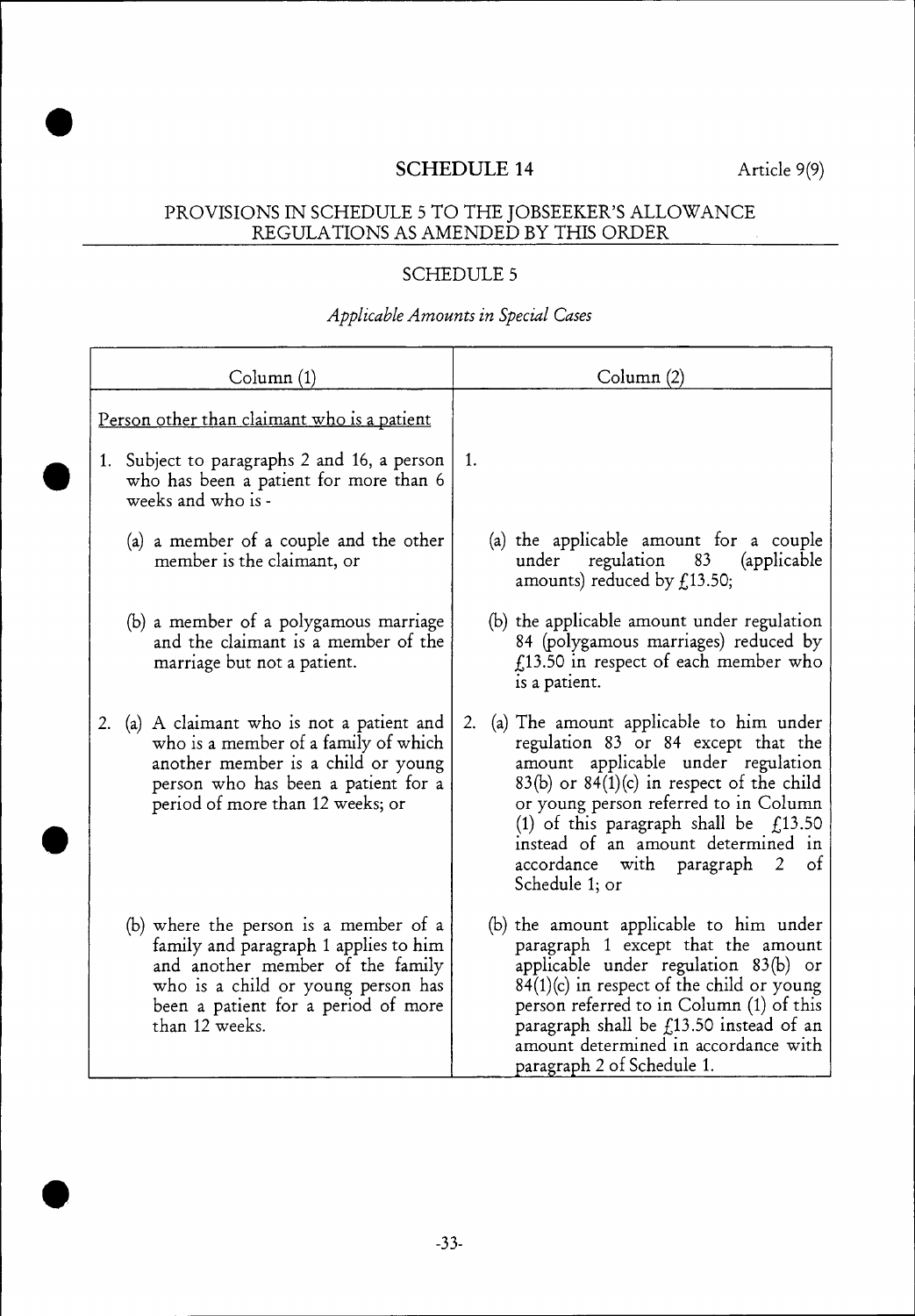| $\overline{\text{Column}}(1)$                                                                                                                                                                                                                                                                                                                                                                                                                                                                                                                                           | Column (2)                                                                                                                                                                                                                                                                                                                                                                            |
|-------------------------------------------------------------------------------------------------------------------------------------------------------------------------------------------------------------------------------------------------------------------------------------------------------------------------------------------------------------------------------------------------------------------------------------------------------------------------------------------------------------------------------------------------------------------------|---------------------------------------------------------------------------------------------------------------------------------------------------------------------------------------------------------------------------------------------------------------------------------------------------------------------------------------------------------------------------------------|
| <u>Persons in residential care or nursing homes</u><br><u>who become patients</u><br>16. Where a person has become a patient<br>and is temporarily absent from residential or<br>nursing accommodation for which he is<br>liable to pay a retaining fee, and but for his<br>absence<br>temporary<br>from<br>that<br>accommodation, his applicable<br>amount<br>would be calculated in accordance with<br>regulation 86 (applicable amounts<br>for<br>persons in residential care and nursing<br>homes), and he has been a patient for a<br>period of six weeks or less. | 16. £13.50 plus an amount not exceeding 80 per<br>cent. of the applicable amount referred to<br>in paragraph 1 of Schedule 4 (applicable<br>amounts for persons in residential care and<br>nursing homes).                                                                                                                                                                            |
| Child minding<br>16A. In the case of a lone parent, who is<br>over compulsory school age and in<br>relevant education or attending a<br>training course approved by the<br>Department, who is subject to relevant<br>child care charges as defined in<br>regulation 15(2) of the Family Income<br>Supplement (General) Regulations<br>1998.                                                                                                                                                                                                                             | 16A. The actual cost of those child care<br>charges subject to a maximum of -<br>(a) where the lone parent family<br>includes only one child in respect of<br>whom the relevant child care charges<br>are paid, £64.50 per week;<br>(b) where the lone parent family<br>includes more than one child in<br>respect of whom relevant child care<br>charges are paid, £104.60 per week. |

•

•

•

#### OTHER SUMS SPECIFIED IN SCHEDULE 5 TO THE JOBSEEKER'S ALLOWANCE REGULATIONS

| Paragraph in Schedule 5 |                                                                       | Specified Sum |
|-------------------------|-----------------------------------------------------------------------|---------------|
|                         | Members of religious orders                                           | Nil           |
| 15.                     | Persons temporarily absent from a<br>residential care or nursing home | 80 per cent.  |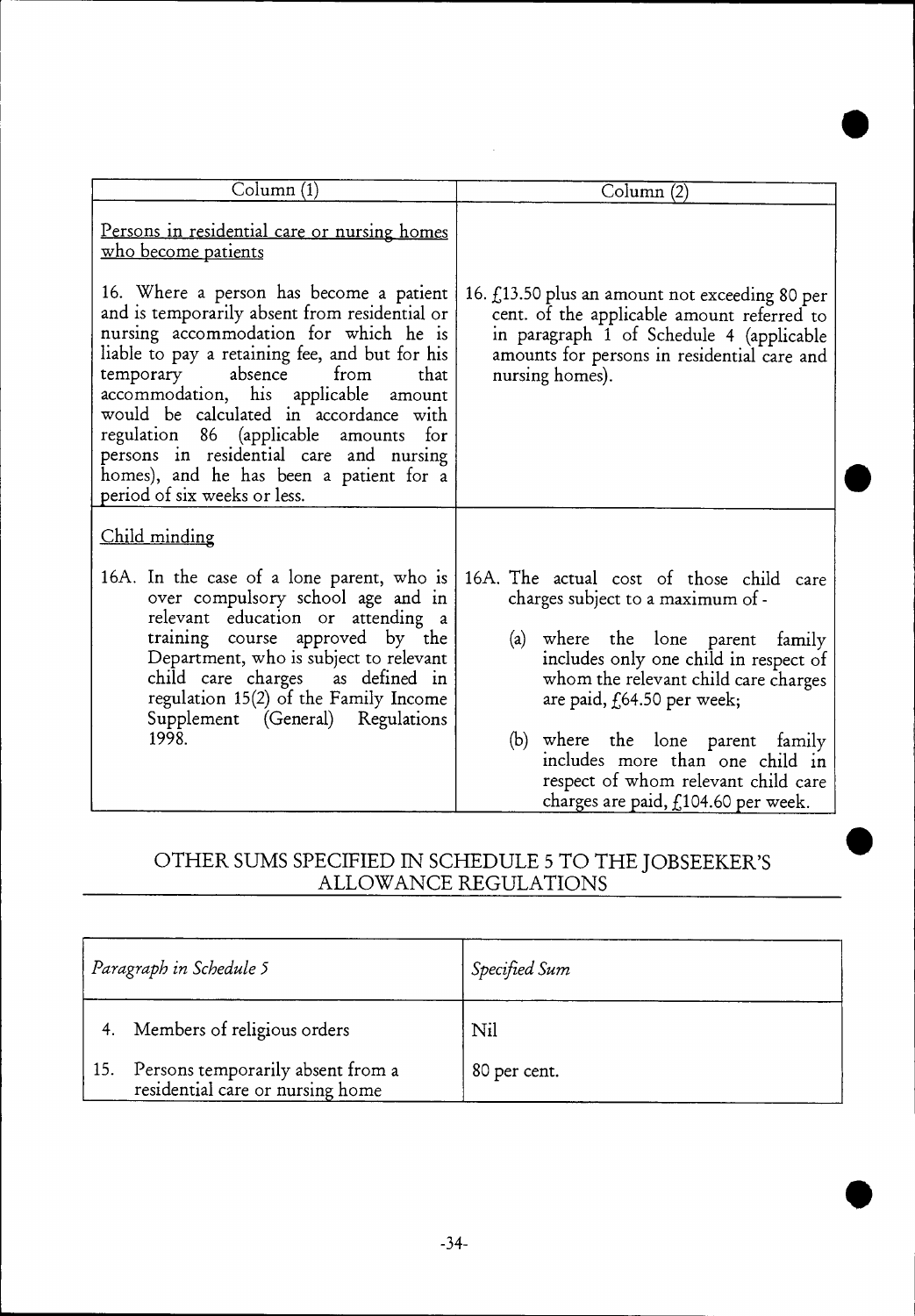## SCHEDULE 15 Article 9(10)

### OTHER APPLICABLE AMOUNTS SPECIFIED IN THE JOBSEEKER'S ALLOWANCE REGULATIONS

| Provision in Jobseeker's<br>Allowance Regulations | Specified sum                                                                                                                               |
|---------------------------------------------------|---------------------------------------------------------------------------------------------------------------------------------------------|
| Regulation 145(1).                                | Weekly applicable amount to be reduced by a<br>sum equivalent to 40 per cent. or, as the case<br>may be, 20 per cent. of the specified sum. |

 $\bullet$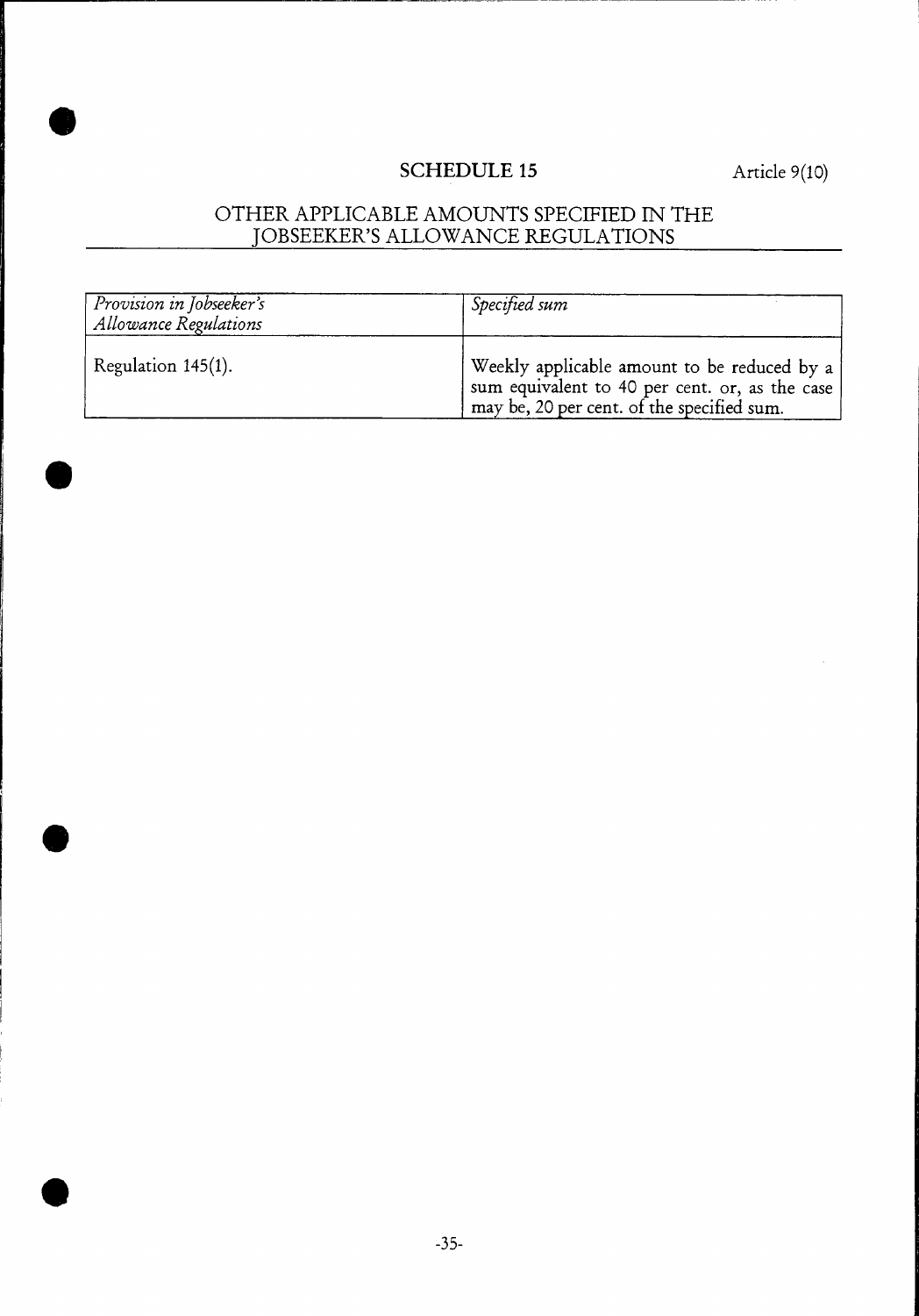#### SCHEDULE 16 Article 9(11)

#### PROVISIONS IN SCHEDULE 10 TO THE JOBSEEKER'S ALLOWANCE REGULATIONS AS AMENDED BY THIS ORDER

#### SCHEDULE 10 APPLICABLE AMOUNTS FOR DOMESTIC ASSISTANCE GRANTS PAYABLE UNDER SCHEDULE 9

PART I Essential furniture and household equipment

| Column(1)<br>Item | Column(2)<br>Amount<br>£ |
|-------------------|--------------------------|
| Mattress (single) | 70.00                    |
| Mattress (double) | 85.00                    |
| Fire-guard        | 29.00                    |
| Safety gates      | 28.00                    |
| Pushchair         | 36.00                    |
| High chair        | 33.00                    |

#### PART III

*Bedding* 

| Column(1)<br>Item                    | Column(2)<br>Amount<br>£ |
|--------------------------------------|--------------------------|
| Blanket (single)<br>Blanket (double) | 15.00<br>15.00           |
| Pillow                               | 3.00                     |
| Sheet (single)                       | 2.00                     |
| Sleeping bag                         | 12.00                    |

#### PART IV *Men's clothing and footwear*

| Column(1)                | Column(2) |
|--------------------------|-----------|
| Item                     | Amount    |
|                          |           |
| Anorak/overcoat/raincoat | 30.00     |
| Sports-jacket            | 35.00     |
| Suit                     | 100.00    |

•

•

•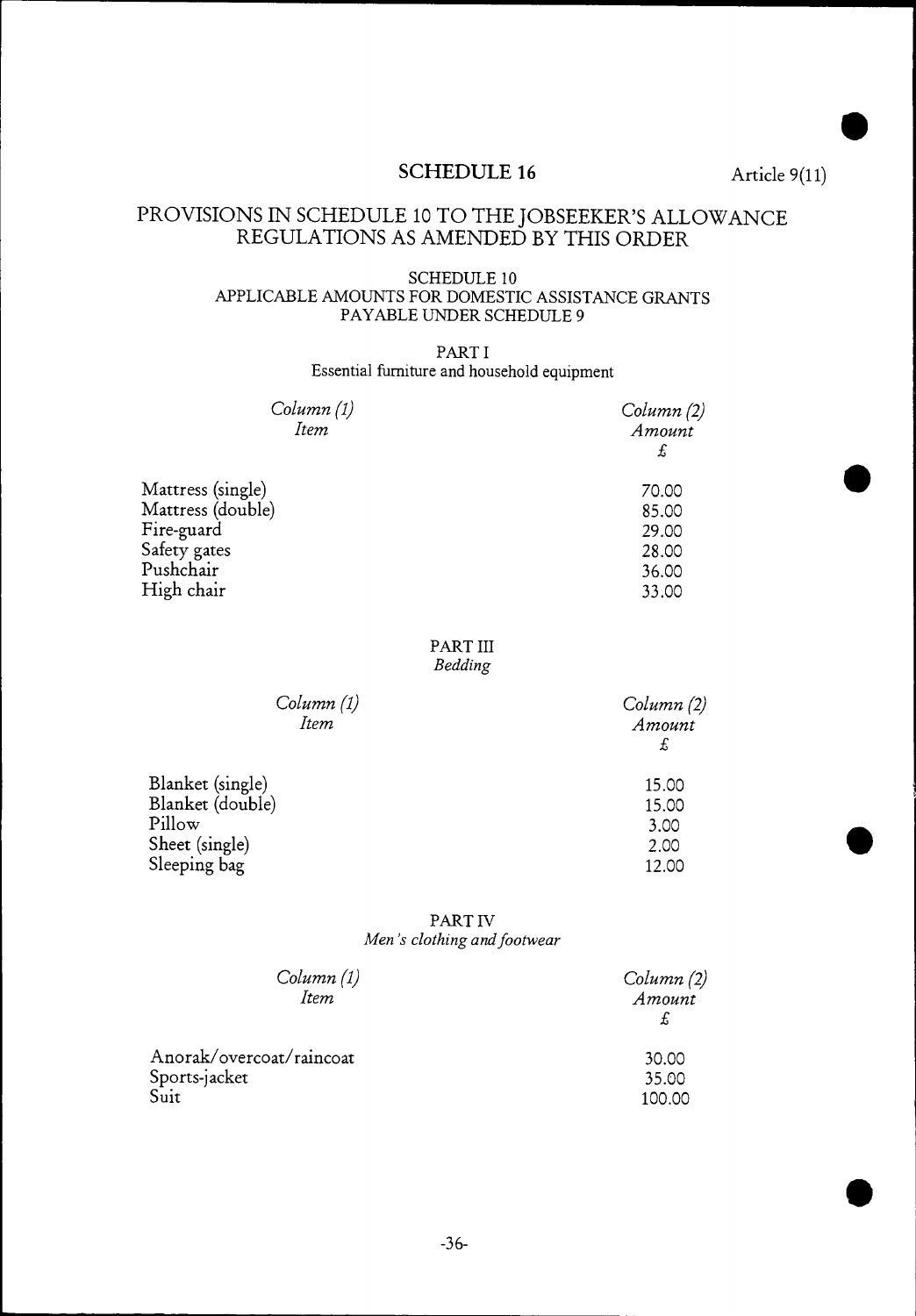#### PART V *Working clothes and footwear*

•

•

| Column(1)<br>Item              | Column(2)<br>Amount<br>£ |
|--------------------------------|--------------------------|
| Boiler suit/overalls/dungarees | 12.00                    |
| Boots/shoes                    | 20.00                    |
| Donkey-jacket/overcoat         | 30.00                    |
| Suit                           | 100.00                   |
| Wellingtons                    | 10.00                    |
| Blouse                         | 13.00                    |
| Shirt and tie                  | 8.00                     |
|                                |                          |

## **III** PART VI<br>*Women's clothing and footwear*

| Column(1)                | Column(2) |
|--------------------------|-----------|
| Item                     | Amount    |
| Anorak/overcoat/raincoat | 30.00     |
| Dress                    | 20.00     |

#### PART VII

#### *Boy's clothing and footwear*

| Column(1)                       | Column(2) |
|---------------------------------|-----------|
| Item                            | Amount    |
| Jacket/anorak/overcoat/raincoat | 20.00     |
| Underpants                      | 1.00      |
| Vest                            | 1.00      |

#### PART V *Girl's clothing and footwear*

| Column(1)                       | Column(2) |
|---------------------------------|-----------|
| Item                            | Amount    |
|                                 |           |
| Blouse                          | 4.00      |
| Briefs/knickers                 | 1.00      |
| Jacket/anorak/overcoat/raincoat | 20.00     |
| Vest                            | 1.00      |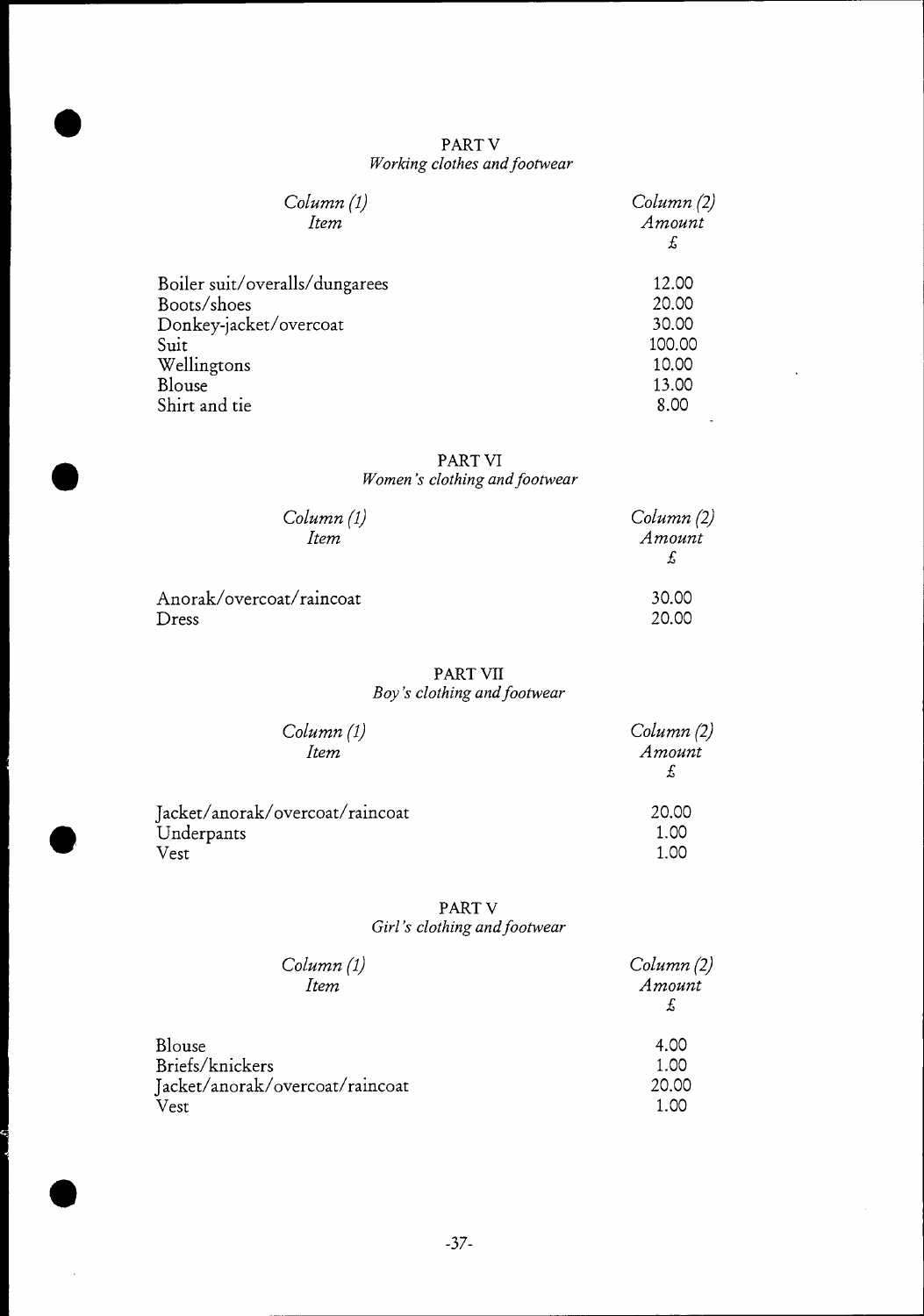Made 22nd February 2000

an Christian

Minister for Health and Social Security

•

•

#### EXPLANATORY NOTE

(This note is not part of the Order)

This Order is made as a consequence of a review under section 150B of the Social Security Administration Act 1992 ("the Administration Act") and includes details of the sums mentioned in that section.

Part I of the Order relates to the citation, commencement and interpretation.

Article 3 states the amount of the sums relevant to the applicable amount for the purposes of income support. Article 3(3) and Part I of Schedule 1 set out the personal allowances; article 3(4) increases the tariff threshold of housing capital for persons in nursing and residential homes, article 3(5) and (6) and Schedule 2 set out the premiums; article 3(7) and Schedule 3 set out the relevant amounts payable by way of housing costs; article  $3(8)$  and Schedule 4 set out the amounts relevant to beneficiaries in residential care and nursing homes; article 3(9) and Schedule 5 set out the amounts relevant to special cases; article 3(10) and Schedule 6 set out other miscellaneous amounts and article  $3(11)$  sets out the amount payable by way of the winter heating supplement.

Article 4 provides for the percentage increase of sums payable by way of special transitional additions to income support.

Article 5 states the sum by which any income support of a person involved in a trade dispute is reduced.

Article 6 sets out certain sums payable by way of a single payment for certain items.

Article 7 and Schedules 8 and 9 specify the applicable amounts for family income supplement.

Article 8 specifies the applicable amounts for disability working allowance.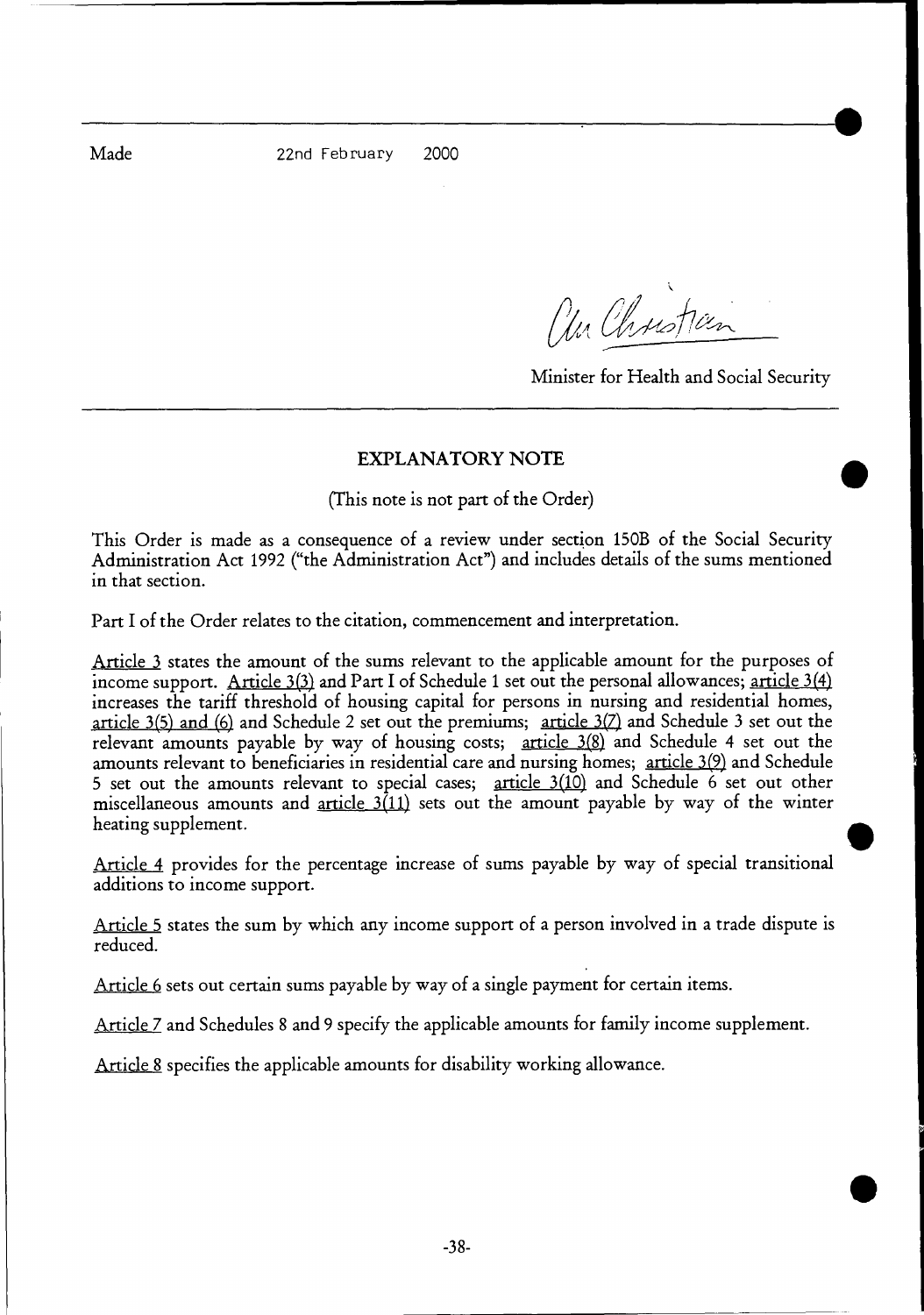Article 9 states the amount of the sums relevant to the applicable amount for the purposes of income-based jobseeker's allowance. Article 9(3) and Schedule 10 set out the personal allowances: article 9(4) and Schedule 11 s allowances; article 9(4) and Schedule 11 set out the relevant amounts payable by way of housing costs; article 9(5) and Schedule 12 set out the premiums; article 9(6) and Schedule 13 set out the amounts relevant to beneficiaries in residential care and nursing homes; article 9(7) and Schedule 14 set out the amounts relevant to special cases; and  $\arct{circle 9(9)}$  and Schedule 15 set out other miscellaneous amounts.

Article 10 sets out the amount of the dependency addition payable with jobseeker's enhanced allowance.

Article 11 sets out the amount of Social Fund Maternity Expenses payable.

Article 12 sets out the amount of Social Fund Funeral Expenses payable.

Article 13 increases the weekly rates of child benefit.

Article 14 specifies the amount of over 80 age addition payable under section 79 of the Contributions and Benefits Act 1992.

Article 15 sets out the maximum weekly amount payable by way of pension supplement.

Article 16 sets out the maximum weekly amount payable by way of retirement pension premium.

Article 17 sets out the amount of Christmas Bonus.

Article 18 contains transitional provisions relating to family income supplement and disability working allowance.

Article 19 revokes those Orders and Regulations relating to the up-rating of benefits from April 1999.